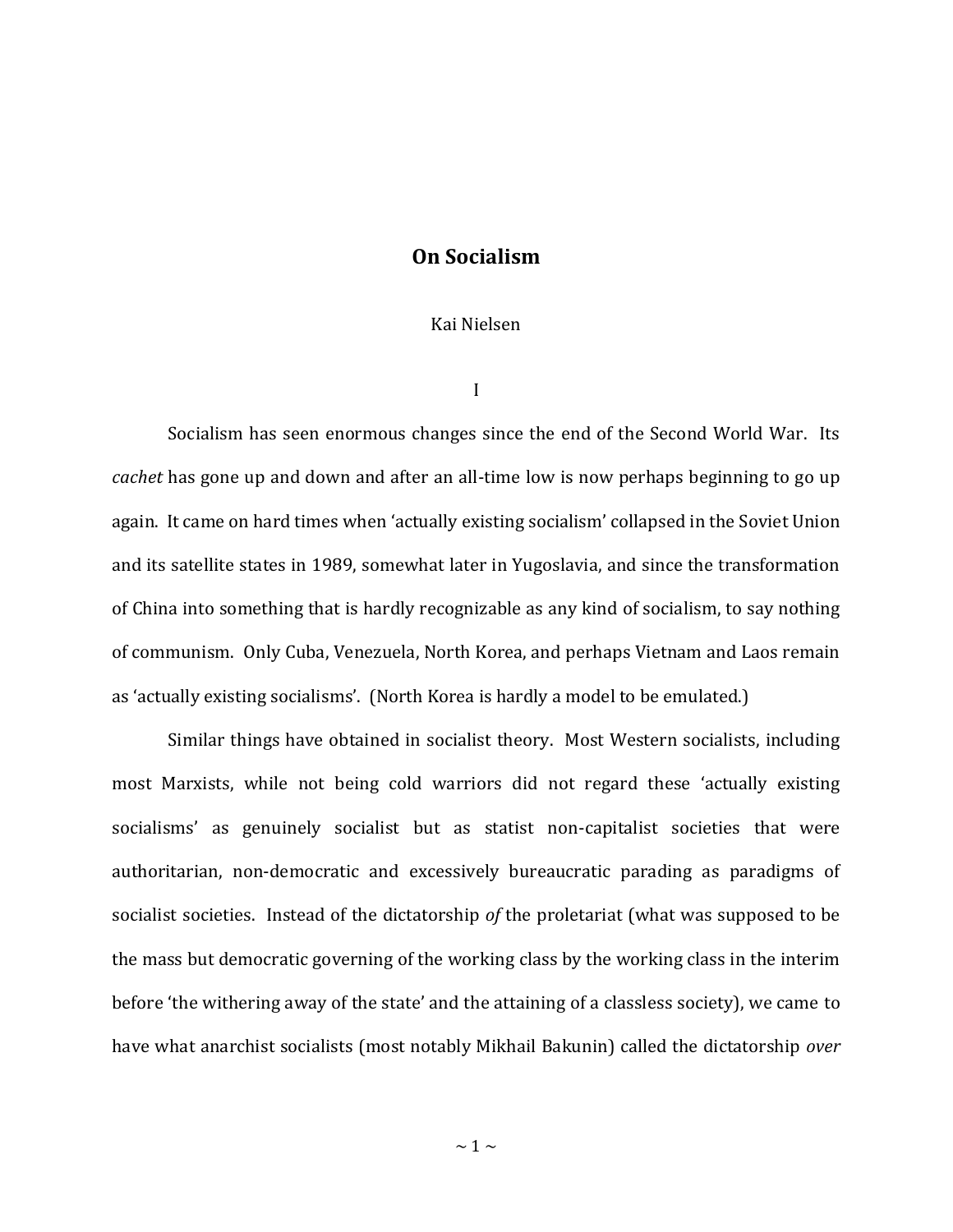the proletariat, namely the rule over the proletariat by a small elite calling themselves communists.

Among most socialist theoreticians something like this became the dominant view. The Soviet Union was not, as Trotsky thought, a flawed socialism but an authoritarian statist post-capitalist society that had betrayed many of the most fundamental beliefs of socialism. The socialist intelligentsia sought to reinvigorate socialist thought and to help create a way to reinvigorate socialist practice. For them, 'democratic socialism' was a pleonasm.

As things have evolved what it is to be a socialist has become more ambiguous than it was at the high tide of Marxism. Andrew Levine has well used 'socialism' to designate those political tendencies and movements that, since the beginning of the nineteenth century, sought to deepen what the most radical of the French revolutionists began. Like their tamer confreres on the Left, the social liberal (not the neo-liberal) socialists have always been steadfast in their dedication to 'liberty, equality, and fraternity'. But, like their revolutionary forbearers and unlike liberals, they have generally favored radical structural transformations, at least in principle. This broad characterization allows us to regard the more radical social democrats (e.g., Jürgen Habermas), some anarchists (e.g., Noam Chomsky), and orthodox Marxists (e.g., Bertell Ollman) as all socialists. Whether there is a spectrum here or some fundamental cleavage is a much debated matter. The more orthodox Marxists would take it to be definitional of socialism that a socialist of any sort is someone who favors the public or social ownership and at least indirect control of the principle means of production, and where, because of this public and shared ownership, there is no one who *simply* has to sell their labor on a labor market. 'Public ownership' can mean somewhat different things in different forms of socialism. For some it has meant state ownership; for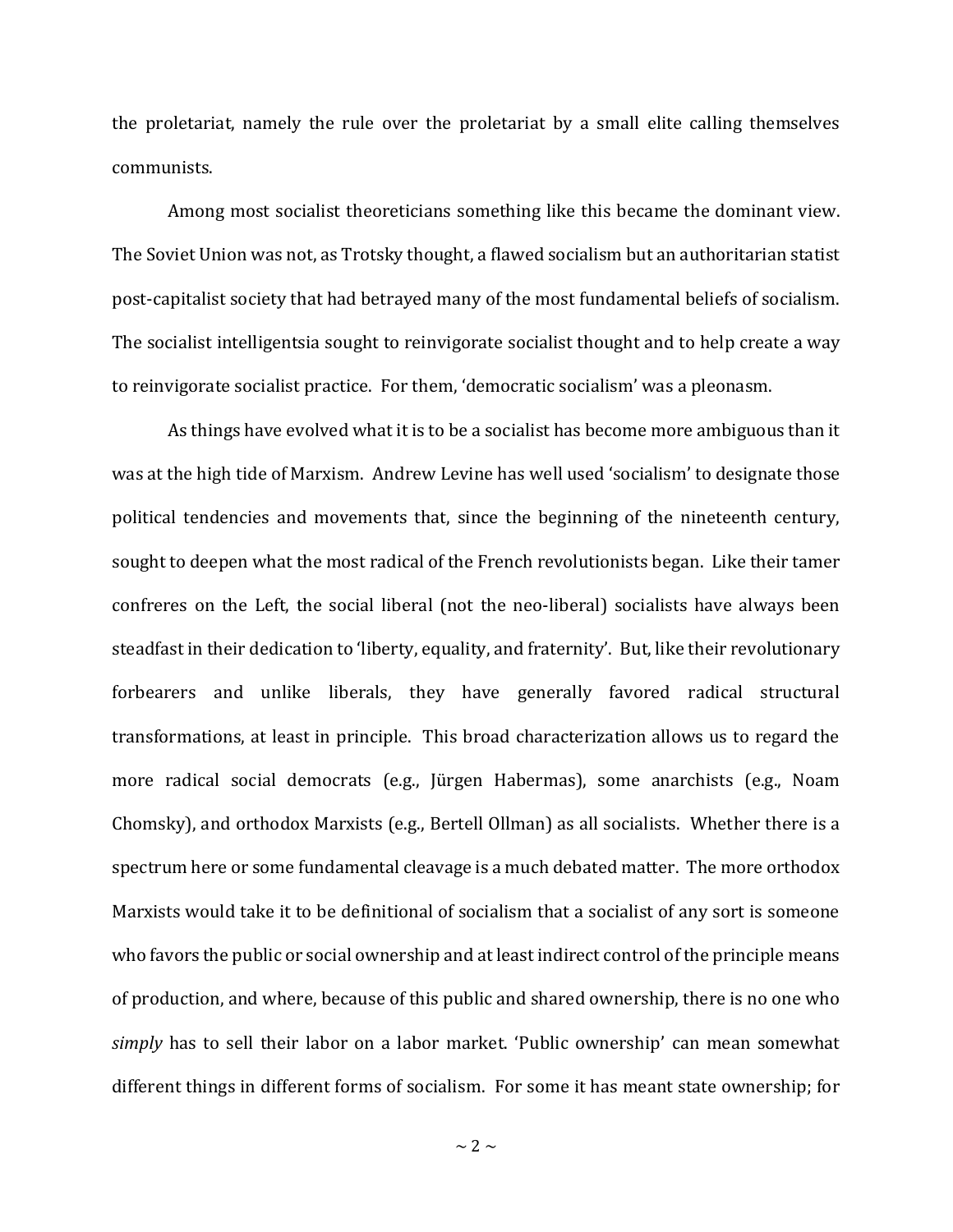others, worker-controlled ownership with various schemes of worker ownership and control. For some who are more on the social democratic side, socialism has meant a mixed economy containing small-scale private ownership of the means of production but with larger-scale ownership being firmly public. And finally, some would move so far from traditional conceptions of socialism as to not identify socialism necessarily with a distinctive form of ownership at all but with radical democracy and a thoroughly egalitarian solidaristic conception of justice.

Some more standard socialists would not regard a mixed economy as socialist at all, nor would they regard normative conceptions of socialism that identify it with radical democracy and egalitarian-solidaristic justice as socialist. That would be a necessary but not sufficient condition for socialism. Someone could be a radical democrat without being a socialist. The latter is correctly taken to be social democratic and not genuinely socialist at all. A socialist society must be a society without capitalism, or on the way to being so, in which everyone is either a worker, a potential worker (children), or a former worker (the retired or disabled) or someone who soon will be one or another of these things as society progresses. There is no place in a socialist society for an *underclass* of unemployable people, except for those who are incapable of working and they should have standard care by society on par with those working for a livable wage. When these things obtain we have something that will be on its way to becoming a classless society. For socialism to be sustained, most Marxists believe, this would have to spread to the entire world.

Others would respond that contemporary society has too many strata doing various kinds of work to make 'worker' a very useful category or class analysis the feasible critical tool that Marxists took it to be. Still others would insist on its centrality while arguing that

 $\sim$  3  $\sim$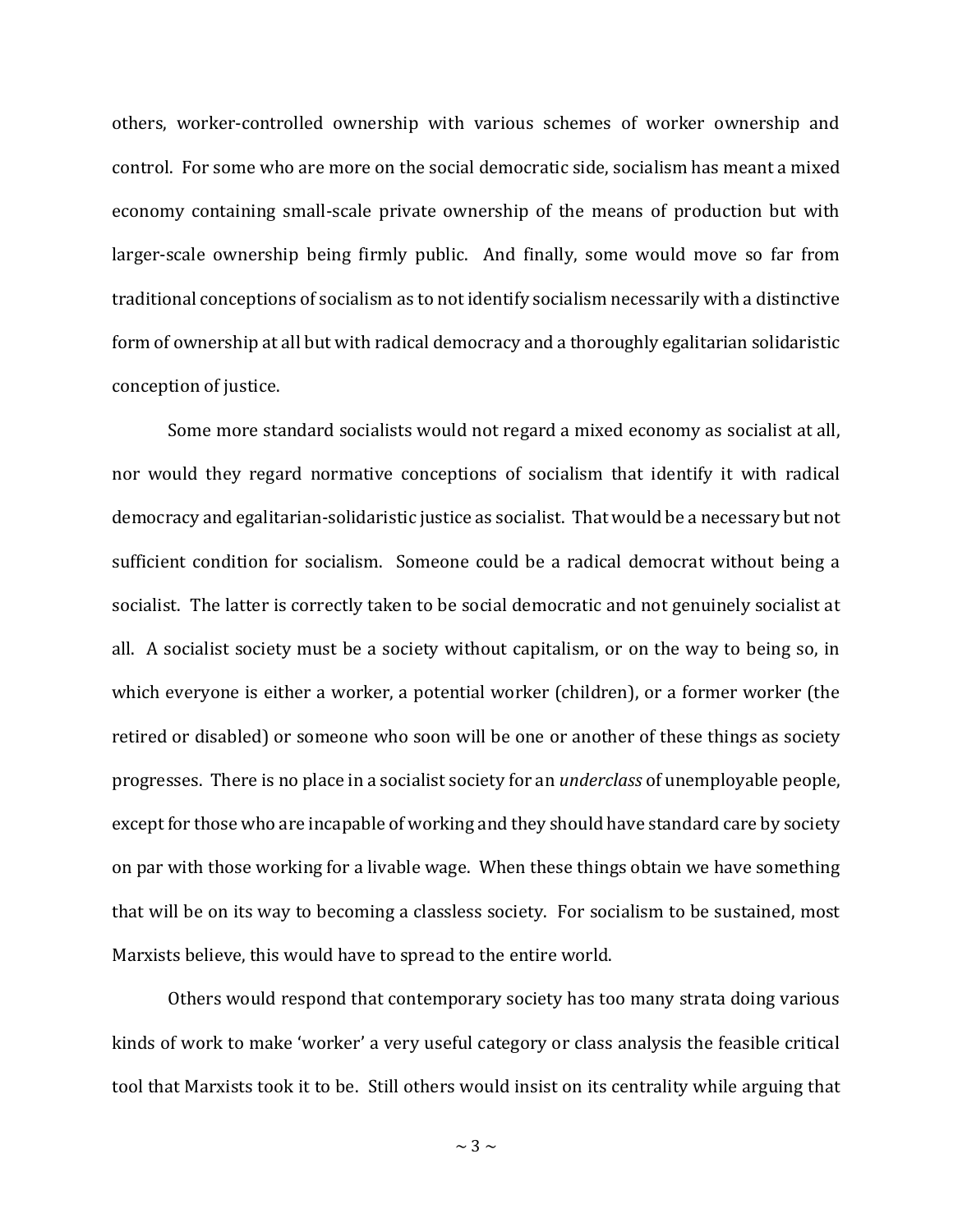in contemporary society classes have become more ramified than in Marx's time (Wright 1989).

What stands out as central here is that while the above characterizations of socialism are definitional matters, they are not *simply* definitional matters. Which conception is taken would, if instantiated, have different implications for social policy and for society and the world as a whole. At the far end of the social democracy spectrum, capitalism would remain with much of its power curbed (or so the plan goes); on the more robustly socialist end of the spectrum, capitalism would have to be abolished and we would move gradually from socialism to communism. Capitalism may be replaced by socialism either by the ballot box or by some form of revolution. And where socialism is identified, as it should be and usually is identified, with public ownership and control of the means of production, it matters considerably whether public ownership takes the form of state ownership or workers' ownership in workers' cooperatives or some combination of both.

Socialism, taken in the more robust sense, is often thought in the West to be tyrannical or authoritarian. But that claim has little merit. Contemporary socialists in the West have, like liberals, a commitment to liberty and democratic procedures, as did Marx and Engels, though they unrealistically thought the matter would be simpler than it actually was and is and paid little attention to procedures or to constitutional matters of protecting human rights. They thought that as the dust of the socialist revolution settles down things would automatically become democratic. But contemporary socialists do not think that. Moreover, Marx and Engels (and Rosa Luxemburg, as well) argued that wherever a socialist revolution starts it will be doomed if it does not quickly spread to the wealthy capitalist West. But it did not do that; it took place and remained during its formative years in a backward

 $\sim$  4  $\sim$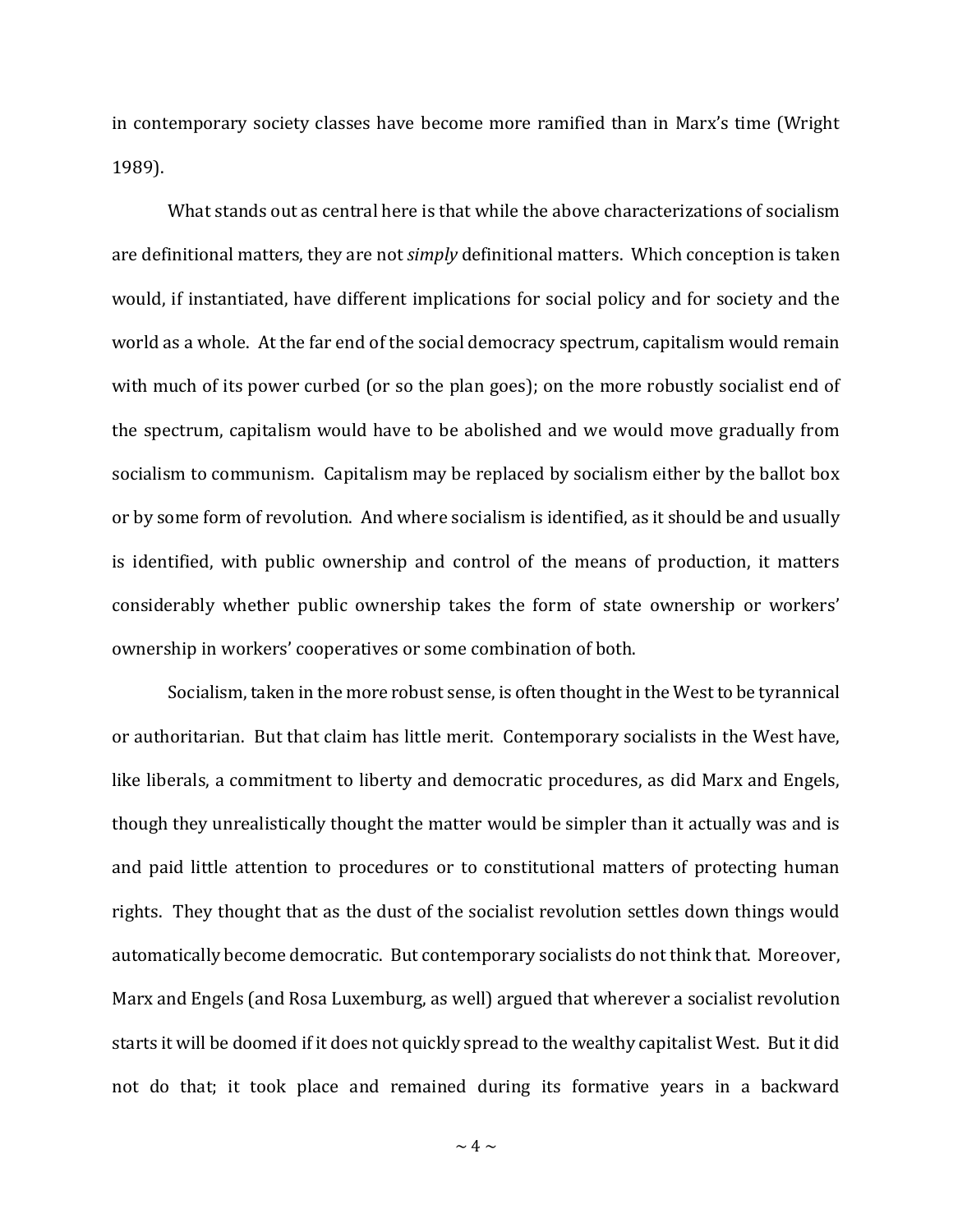authoritarian country with little in the way of a democratic tradition and without much in the way of developed productive forces.

Marxist socialists of whatever stripe are historical materialists, though only some are dialectical materialists, and they realized that socialism piggy-backed on developed capitalism. No socialist society can succeed, they claimed, without highly developed forces of production and a democratic tradition. Where those are absent a socialist revolution will sour and sooner or later be overthrown. But where these conditions obtain there is no fear of a socialist society going undemocratic. It should be remembered as well that those socialists who are Marxists do not believe (*pace* Stalin) that it is possible to have a sustainable socialism in one country.

The problem with contemporary democratic socialism is not that it will, where it gets instantiated, go undemocratic or be morally untoward but that as it was classically articulated it cannot work efficiently. Without markets a modern society cannot obtain goods and services when they are needed and where they are needed. It cannot provide an abundant life where people's needs are met. The response by many contemporary socialists is to propose market socialism. Alex Nove, John Roemer, and David Schweikart, cogently exemplifying this, have proposed carefully worked out (but in ways importantly different) models about how this could work. Market socialists work (as in reality do contemporary capitalists) with both market and plan. It should be avoided here, as the Soviets did not, having command/administrative allocation systems, and they should not be identified with central planning. It is the former, as John Roemer argues, which has been shown to be dysfunctional. Any complex society, whether capitalist or socialist, and certainly a globalized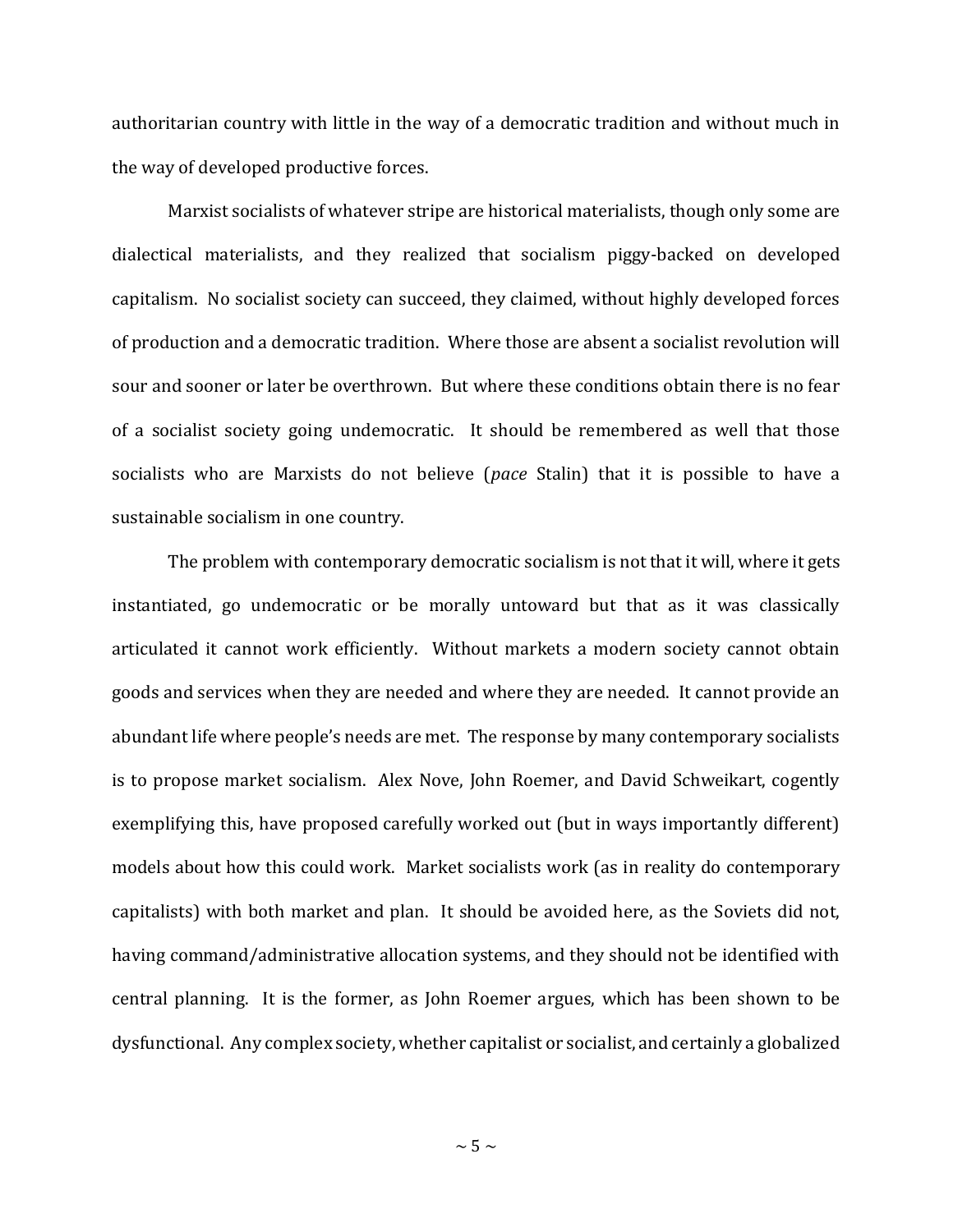world, uses some form of central planning. To think otherwise is a libertarian neo-liberal myth which is slowly being de-mythologized, but only to put capitalism in jeopardy.

Market socialism has been resisted by some orthodox Marxists (e.g., Mandel and Ollman). It is thought by some that any market socialism will reproduce the ills of a market society with a market and consumer orientation. But if markets are used *solely for allocation,*  there is no reason why market socialism will lead to a society addicted to consumerism as it is in capitalism and arguably it will more adequately meet people's needs than a capitalist society does. The problem, rather, is a worry about whether it is a *political* impossibility. Given the forces that are in place in the rich powerful capitalist societies and given the media in place in those societies, market socialism, or indeed *any* socialism, cannot get on the agenda. It only remains in the heads of a few intellectuals and radical activists. This is the state of play right now, but recently this may well be turning. Neo-liberalism is finally under threat. Capitalism is now increasingly seen to be working badly and, with capitalist globalization taking an imperialist turn and Americanization engulfing much more of the world, there is more and more resistance to it. American flags get burned and Obama is scorned or joked about widely in parts of the world, though it is recognized that he is not as crude as G. W. Bush. It is not so evident that disenchantment and opposition will not grow such that socialism will once again be seriously on the agenda. For socialists, and indeed for all of us, things look bleak now, but that does not mean that it will be so forever.

II

Professor Robert X. Ware, a former colleague of mine before we went out to pasture and became emeriti, has written a reflective, well informed, and intelligently argued article,

 $\sim 6 \sim$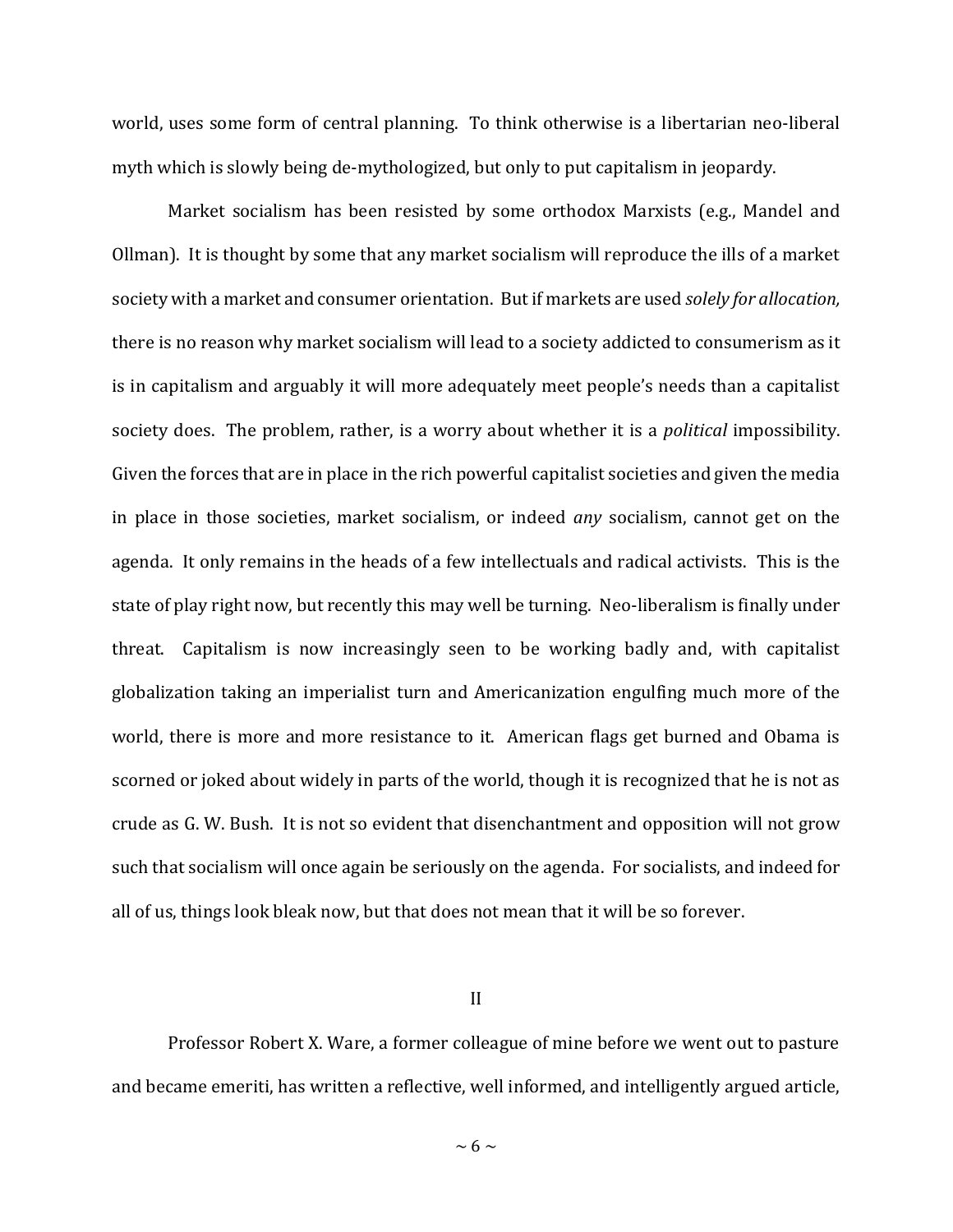"Socialism's Two Projects." Ware argues there that "any socialism has two important projects: (1) to understand and end present-day oppression, and (2) to build, in imagination and reality, a future that realizes socialist society with socialist values" (Ware 1).

I am a Marxian rather than an anarchist. I do not believe there can be any creation, as the anarchist socialists attempt to do, of ideal societies, including a future communist society of freedom and equality, without understanding present-day capitalist society and in doing that gaining an understanding of the workings of capitalism and, as well, some understanding of the structure and dynamics that would be central to societies as we have them now and that would be in place in future socialist societies and in a worldwide socialism. Moreover, we cannot have a stable socialist society in a capitalist world. This may sound dogmatic on my part but it is not. A socialist society must be capable of standing on empirical grounds. It does not escape fallibilism. The dogmatist is someone who thinks it does.

Back to Ware's account. Ware argues, correctly I believe, that there are grounds for believing that there can be a convergence between the two projects of socialism that he mentions: Marxist socialism and anarchist socialism. I agree, but I am Marxian enough and not sufficiently anarchist enough to believe there can be no creation of ideal societies as distinct from imagining ones where we are thinking of them without understanding existing society and what it would take to change it and sustain it in a socialist direction. What sort of social and economic structures would need to obtain there is a crucial question. We must not blow bubbles in the air.

 But first for a terminological matter. Marxist socialism, or better put, Marxian socialism, is fine but 'orthodox socialism' sounds too much like church, and scientific

 $\sim$  7  $\sim$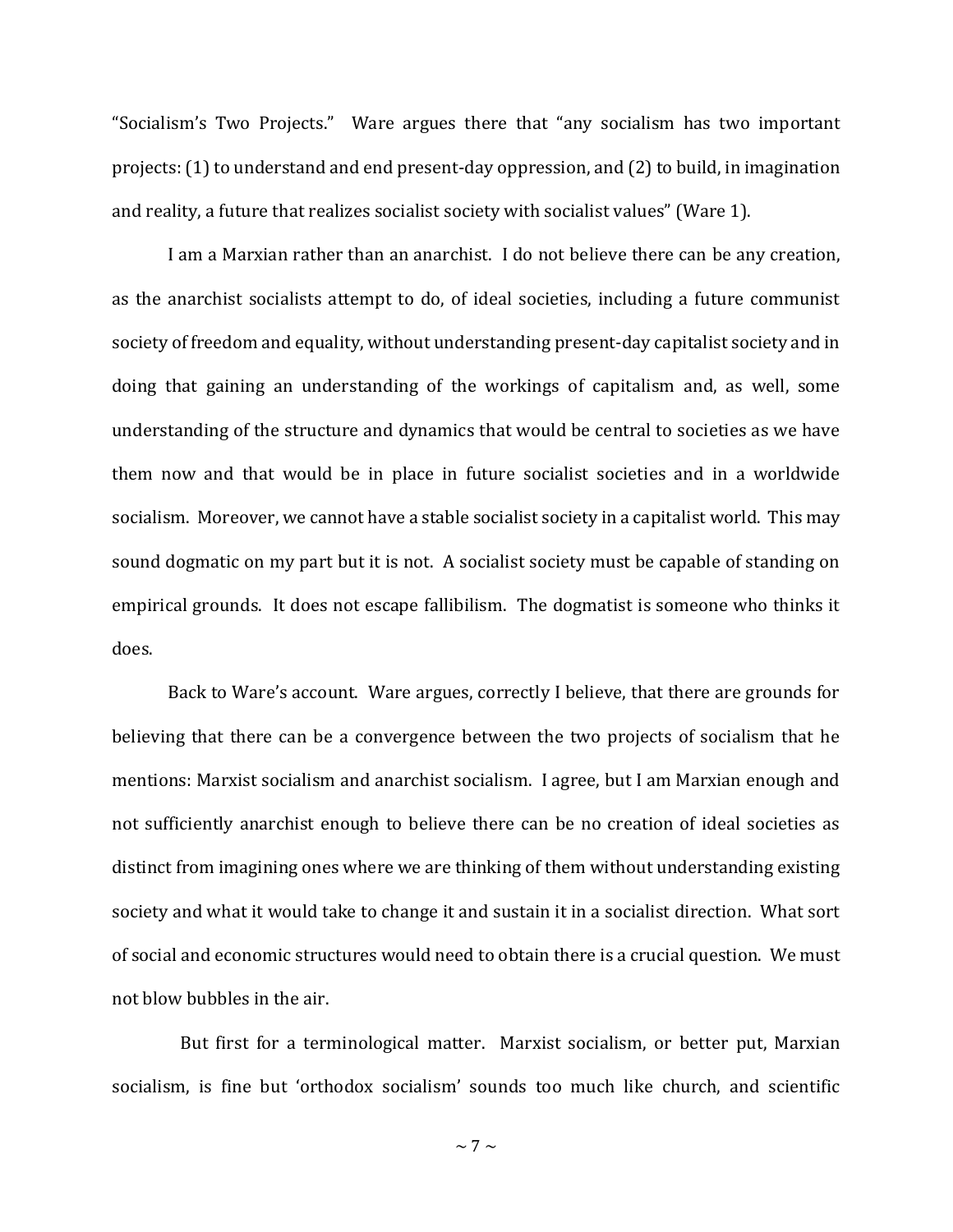socialism has made a bad name for itself from the Second and Third Internationales and through Stalinism and Louis Althusser (in his desire to distinguish himself from Marxist humanists such as Svetozar Stojanović and Mihailo Marković). Althusser wanted to distance himself and distinguish himself from what he regarded as such humanist ramblings. But his own writings are anything but, scientific claims to the contrary notwithstanding. It was remotely socialist scientific orientation or any kind of scientific orientation. Anarchist socialism is fine (Chomsky, for example), but not *libertarian* anarchist socialism. 'Libertarianism', like 'terrorism' or 'counter terrorist experts', is an expression with little of anything in the way of determinate content. Bakunin, Hayek, Friedman, Chomsky, and Ron Paul do not belong in the same bucket. They have little in common. It would be better to stick with just anarchist socialism. I shall consider in detail the Marxist socialism and anarchist socialism of the projects Ware speaks of in the first sentence of his abstract. But all of this is a matter of terminology and a rose by any other name would have as sweet a smell.

While we were at the University of Calgary, Ware and I taught a class together on Marx and Engels which was offered during the Fall Term every year. It was designed as an introductory course covering some of the texts by Marx and also texts by Marx and Engels. This course was followed in the Winter Term with an advanced seminar we also taught together on a Marxian figure and/or topic. The first offering of this advanced seminar was on Georg Lukács's *Class and Class Consciousness* which had just then finally been translated into English twenty-three years after it was first published in German. Later on we gave seminars on such dissident Marxists as Karl Korsch, the Frankfurt School and, still later, analytical Marxism. I remember one seminar we gave on historical materialism that focused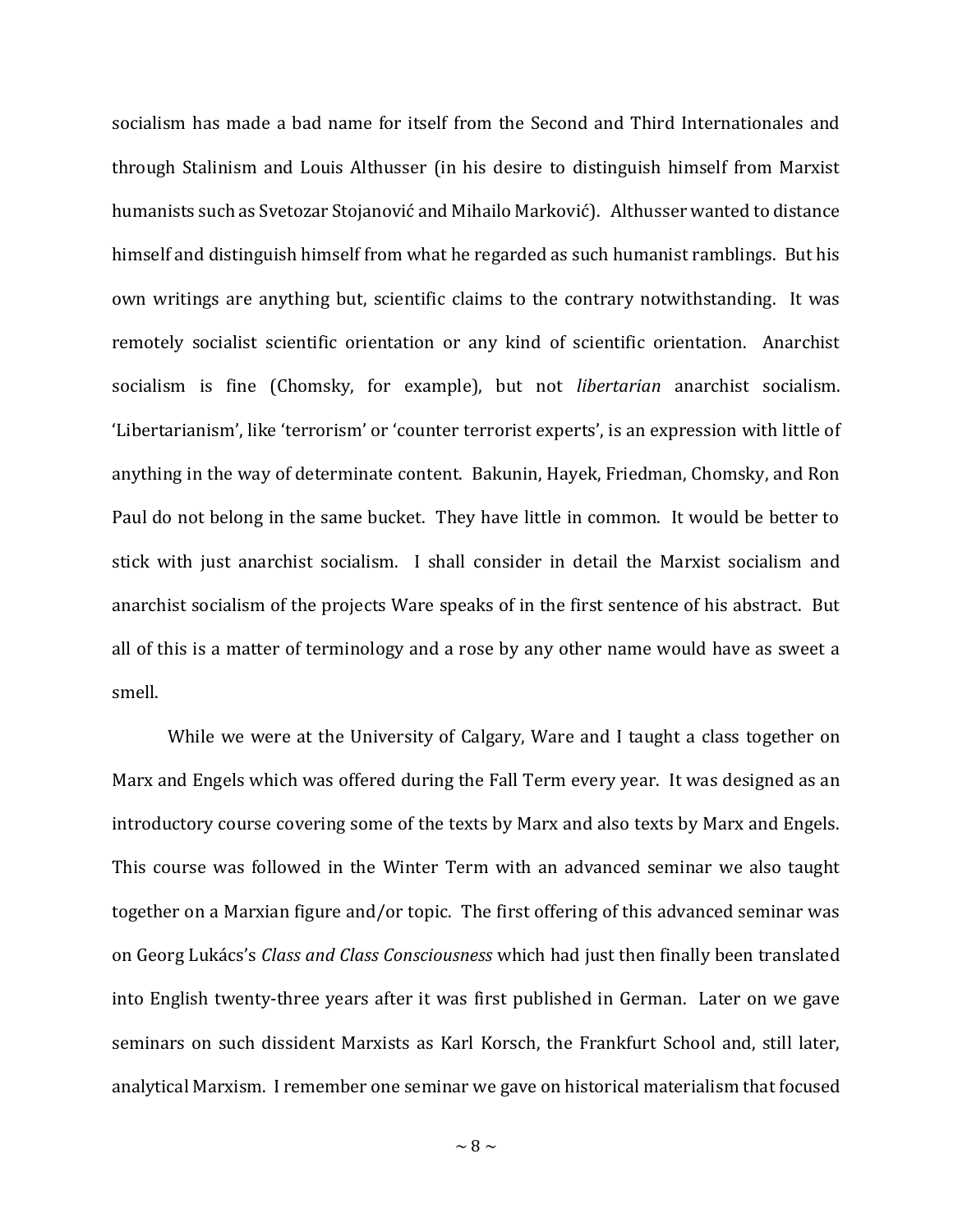on G. A. Cohen's work. For me, all this teaching was also a matter of my learning about Marx and Marxism as we went along, and I suspect it was the same for Bob Ware, too. As a student, I never had a course on Marx or Marxism, though as an undergraduate I read avidly *The Communist Manifesto* and some Lenin and even a bit of Stalin. (I thought the latter was crude and it turned me off, though I was still innocent enough to call him Uncle Joe.) Both Ware's and my philosophical orientations were analytical and remained so. My philosophical education began before the analytical tradition became hegemonic in North America. Only in the last two years of my undergraduate study did analytical philosophy come to me in any detail and then it did so in a relieving rush, deterring me from switching to major in anthropology. The old stuff had put me off.

However, I was a socialist since adolescence but a confused one who was more influenced by local thinkers who were really social democrats of a mild sort. Anarchism never attracted me, nor did libertarianism. I thought that Nozick and Friedman were disasters, though in different ways, and that Hayek was only a more historically influenced and politically sophisticated disaster. Initially teaching at New York University and then at the University of Calgary, I had deep engagement with forms of utilitarianism and with Rawls and Hart. Rawls's liberal socialism always attracted me before neo-liberals came along to make 'liberalism' their style of a dirty word. I always, without losing my longtime allegiance to socialism, squared those interests with these standard philosophical interests. But prominent among those, my interests in moral theory and increasingly in political theory squared with my interest in Marx and Marxism. I sought to put them together with a coherent understanding of how we should live, along with an activist commitment to make it real for us human animals. But this went along with analytical philosophical techniques

 $\sim$  9  $\sim$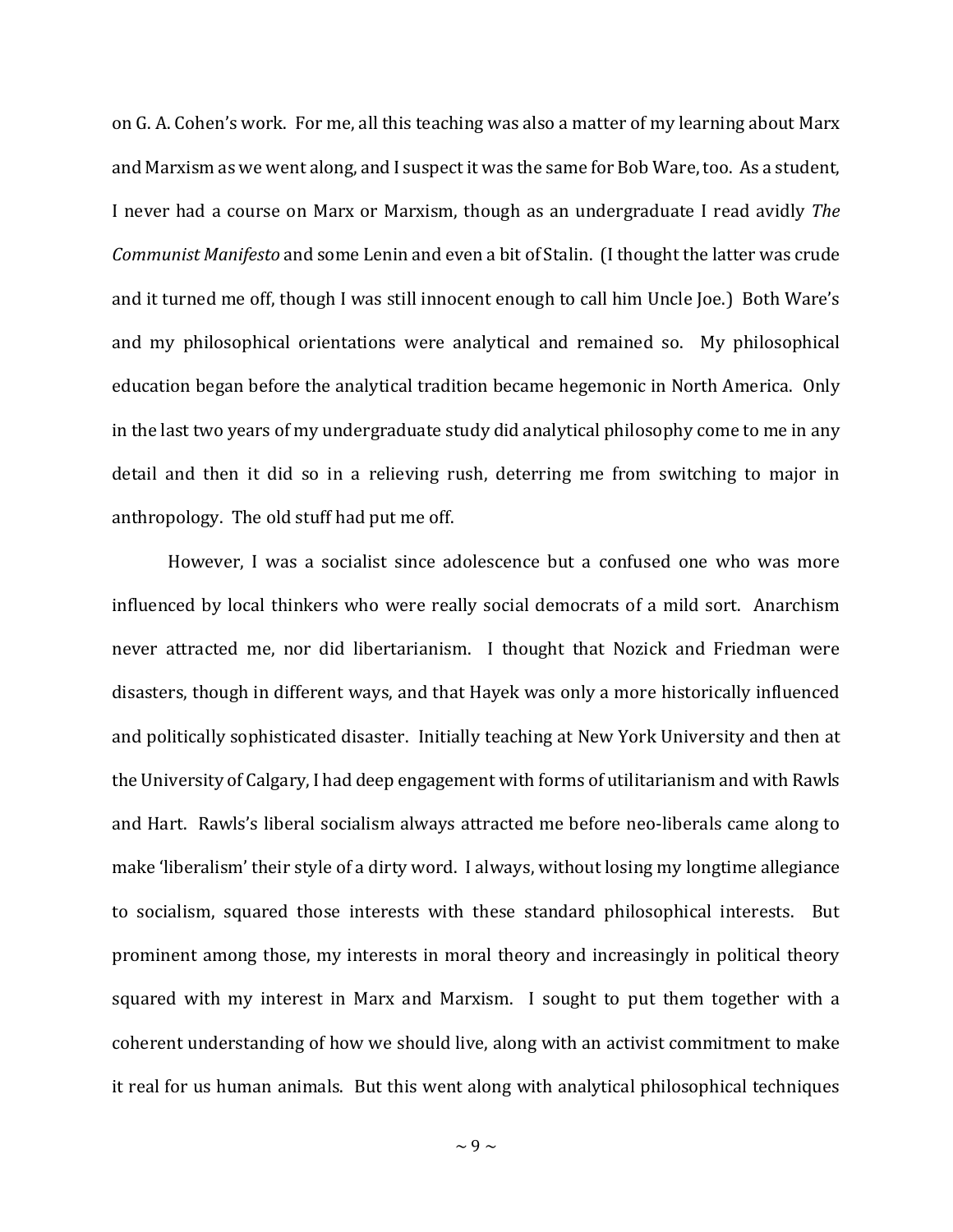about how to proceed. This has remained with me, though now I read little philosophy. And when I look back, I remain amazed at how much I once devoured.

My reading, however, as I guess like almost everyone's, was selective. My philosophical training immunized me against Hegel. I never had the time of day for Hegel or for *dialectical* materialism, though I have long been a materialist (now called a physicalist) and after studying G. A. Cohen carefully, a firm *historical* materialist, seeing it *pace* Popper and a host of others as non-teleological. But like Cohen, I recognize that history is directional, though unlinked to 'dialectical logic' (Nielsen 1983, 319-38).

Going back to my childhood and youth for background information, I remember the Great Depression and its influence on me, though I didn't realize it at the time. World War II directly and consciously influenced me, particularly at its end with the murderous and clearly unnecessary dropping of atomic bombs on Japan. Much later and even more so, I was influenced by the Vietnam War and Noam Chomsky, Hilary Putnam, Stuart Hampshire, and most of all by my students more than by reading Marx. And Chomsky never induced me toward anarchism; that issue never came up in our contacts. When Bob Ware and I taught Marx and Marxism and in the process a little bit of socialist anarchism, I thought Bakunin was alright but that he was unfortunately wrong about *transition*. However, I did not study Bakunin closely.

What motivated me to teach Marx and Marxist theory, which I had never done while at Hamilton College, Amherst College, or New York University, was that at Calgary no one was teaching it except a few professors in other departments who made a few uninformed critical remarks concerning Marxism with the intent of using Marx as a whipping boy and with the further intent to send Marx and Marxism into oblivion. I decided that this cultural

 $\sim$  10  $\sim$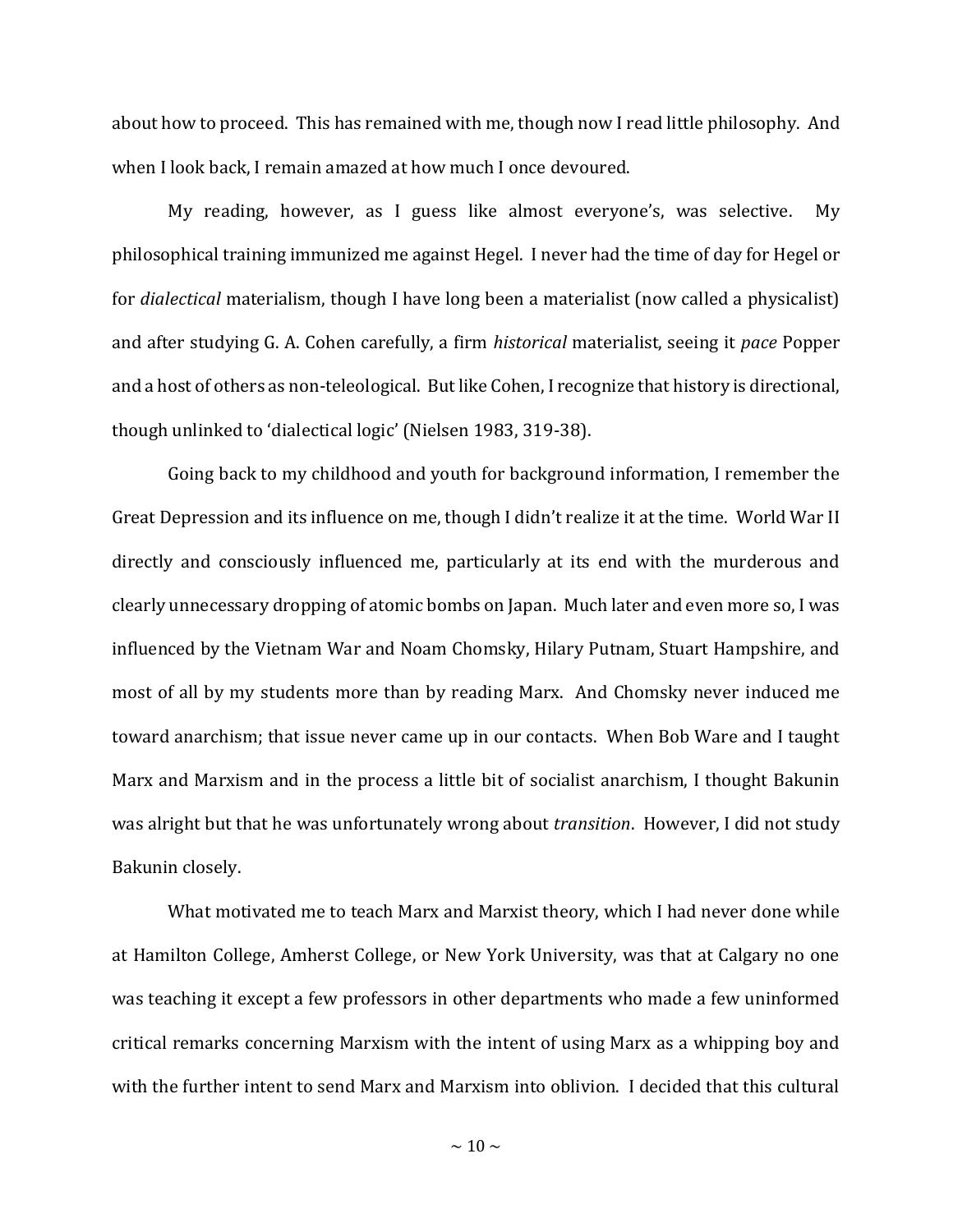and intellectual vacuum needed overcoming and the misinformation countered. Bob and I did have a few comrades among the faculty in various departments (one even from the business school), but they were for the most part marginalized. If there had been good courses—properly informed courses—I would have gone on teaching a part of the standard philosophical meal practiced in Anglo-Saxon and Scandinavian universities at the time I started teaching philosophy. I would have gone on teaching Hobbes, J. S. Mill, Moore, Stevenson, Rawls, Railton, and the like and, in another key, Wittgenstein, Austin, Rorty, Habermas, and Davidson, and on various topics related to such figures and on pragmatism as well. These were things I had been educated—trained, if you will—to teach. It was my good luck that I was able to do both, continuing with what was, for my philosophical culture, standard philosophical teaching but also to teach the courses on Marx and Marxism that Bob and I developed together. And sometimes these two things creatively intersected with each other.

Now to return to Ware's article, he begins by remarking:

Karl Marx and Mikhail Bakunin, represent, respectively, Marxists, often known as scientific socialists, and anarchists, often known as libertarian socialists. Originally, and throughout their subsequent histories, all socialisms (in both streams) have agreed in detesting capitalist exploitation and oppression and in pursuing a better society and cooperation" (Ware 2).

Then he proceeds to say, primarily concerning the transition from capitalism to socialism and then to communism, that there is more convergence here than meets the eye between Marxists and socialist anarchists; more than we usually thought. We should initially stress, Ware has it, their common point of solid agreement that all socialists are "against capitalism with its concentration of power" and for struggles for socialism with equality and free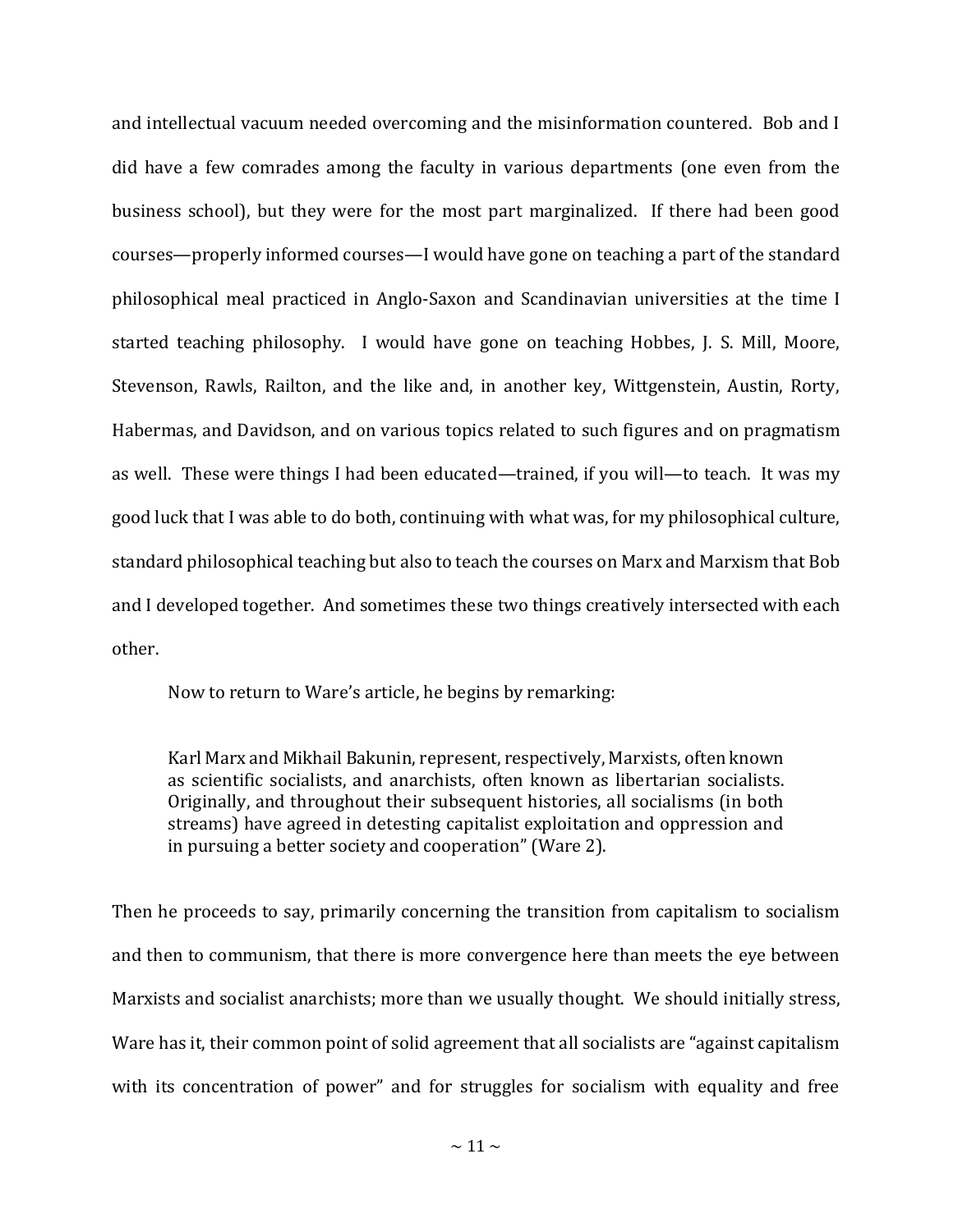association (Ware 2). It is in all its forms committed to the struggle against the few who control and exploit the many. (Capitalists, particularly big capitalists, were the agents of this exploitation.) Both streams were for uniting in struggle for the many who were caught in their lives by this system of oppression. They want to bring about a world where it finally will be from each according to what they can reasonably contribute and to each according to their needs. Marxists stress the necessity of getting a grip on what needs to be done to end oppression; anarchists, by contrast, attribute the kind of society of freedom and equality this crucially needs to be achieved. But there is no conflict between these committed contentions, though there are crucial procedural differences. However, they should be seen as matters that complement each other in a full defense of socialism.

Ware is right on the mark here. Marxists try to understand existing societies and their histories and dynamics and with that understanding come to know how to transform our societies into socialist societies which will eventually become communist societies. Anarchists, by contrast, put the stress on characterizing what this future society should look like; what its underlying ideals should be after capitalism has become a thing of the past. It is obvious that these two projects are compatible and that they can even complement each other. But there are crucial differences about priorities and about how to proceed. However, I do not see how they could not be reasonably ironed out. And this seems to be Ware's view as well.

We should remember here what Marx said famously in his *Theses on Feuerbach*: philosophers have interpreted the world; the point is to change it. Forget about philosophers but remember there is a crucial need to understand the world in order to change it in a way that both Marxists and anarchists seek. And remember, as well, that this understanding is

 $\sim$  12  $\sim$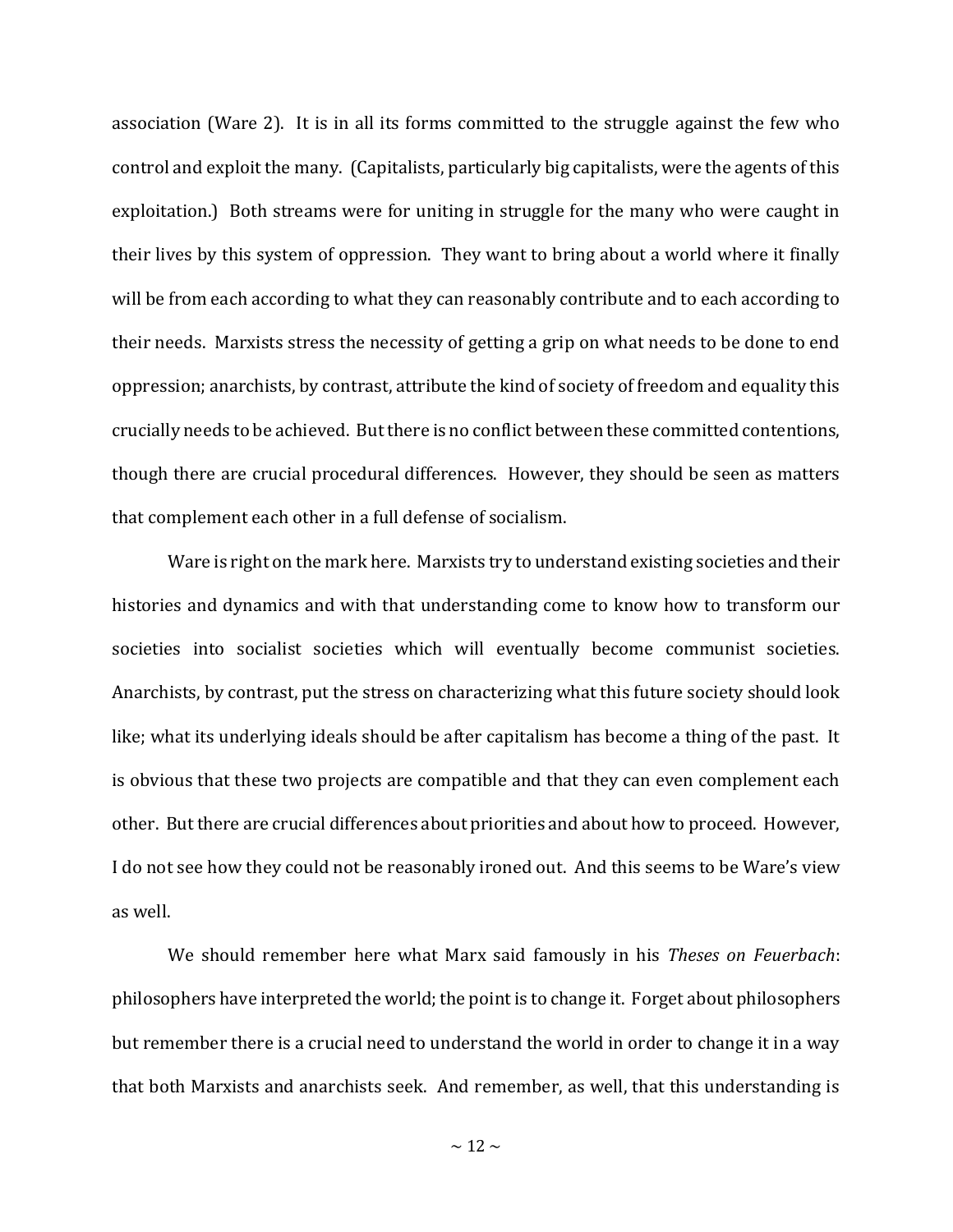unavoidably an interpretive understanding and often a causal understanding as well. A *blind approach* and resultant change is not what Marx sought nor what we should seek. As Ware puts it, Marx wanted "to uncover the law(s) of motion of capitalism and investigate how people are exploited and alienated in capitalism" and, with that firmly in mind, put an end to capitalism either through the ballot box or, where necessary, through revolution. It is the capitalist system that must be eradicated.

"Bakunin, and libertarian socialists in general," Ware tells us, "have focused on including the marginalized" (Ware 6). This is what Marxists called the *lumpenproletariat* and what we now call the *underclass*. Marx clearly asserted in his important *Critique of the Gotha Program* how this feature of the capitalist system was a plain denial of effective freedom and equality and *how it could, and should, be overthrown.* Again, we have features of Marxism and anarchism that are congruent.

Ware points out that "Marx was focused on who would change the world, while Bakunin was focused on who would most benefit from a change in the world" (Ware 8). This led Bakunin to focus on what Marx called the *lumpenproletariat*: the most disposed and alienated people in the world. Marx believed they would in practice be a revolutionary force: for example, a bunch of conveniently and easily gathered strike breakers manipulated by capitalists. Such marginalized cannot emancipate themselves or change the world. But the working class, the producers of the wealth in the world, alone have the power to do so. It is only they who can bring about human emancipation. And with the rising tide of a determined radicalized revolutionary working class, the *lumpenproletariat* will be taken out of poverty and cease being *lumpenproletariat*, something that they cannot do for themselves but that only a revolutionary proletariat can. We can go on about an option for the poor, but only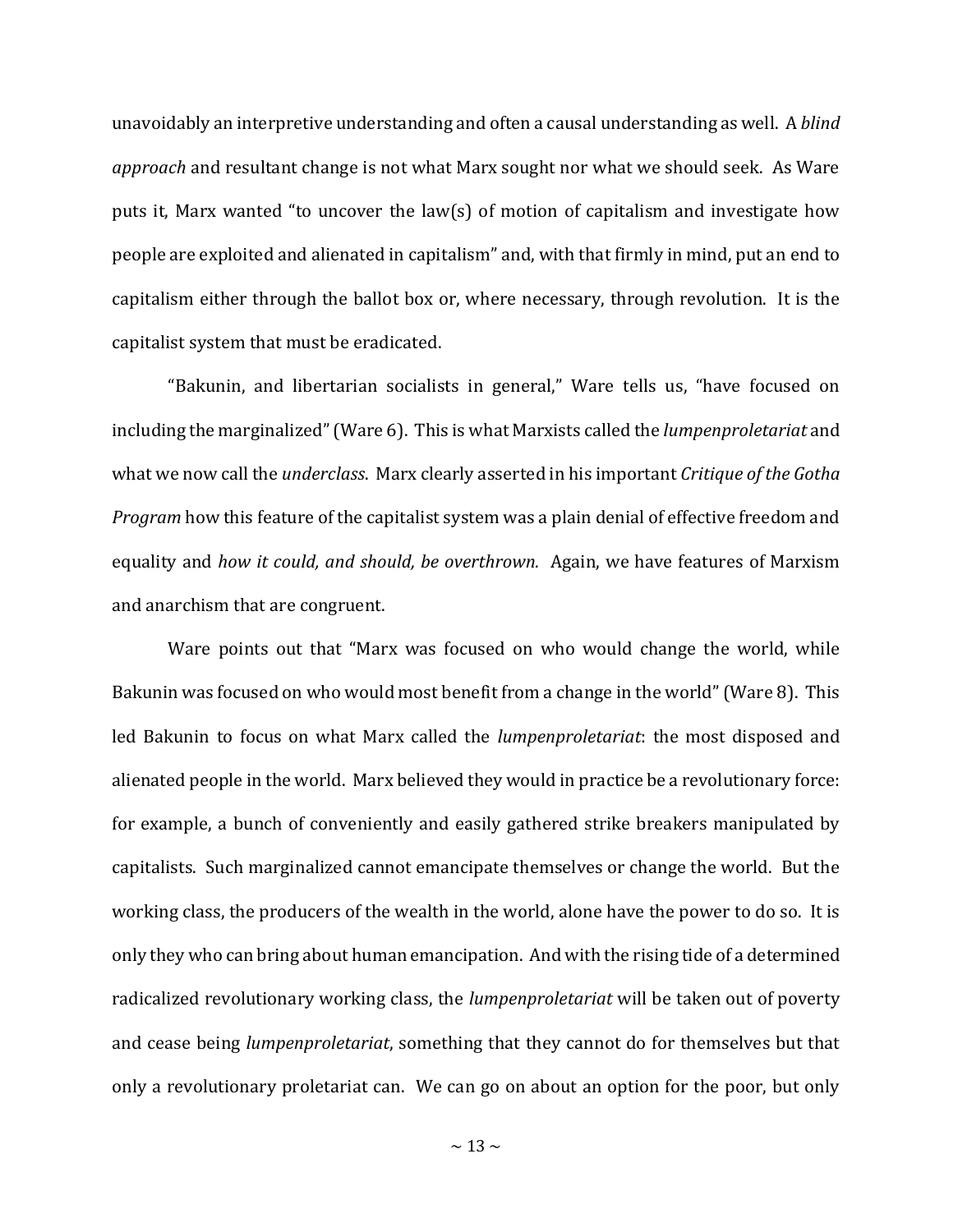with a victorious and stabilized proletariat firmly in control will this option come to anything and after a proletarian victory which will not come tomorrow. Otherwise, the poor will always be with us.

In examining the congruence between the two streams of socialism (Marxism and anarchism emanating from Marx and Bakunin, respectively), we need to examine what they say about state and authority. Ware puts it as follows:

The differences between the two main streams of socialism about state and authority is about as stark as possible. Libertarian socialists are opposed to all forms of the state and all kinds of authority. Freedom, for them, means freedom from authority. Every command is a slap in the face, as Bakunin put it. Scientific socialists, on the other hand, advocate a state, with the dictatorship of the proletariat according to Marx, during a transition to communism, and they acknowledge the role of authority in many cases, even beyond the transitional state (Ware 10).

Ware goes on to say that under study, the differences will be seen not to be so stark (Ware 10). It is the word 'dictatorship' that spooks us. Following Hal Draper and C. B. Macpherson (I add the latter), 'the dictatorship *of*the proletariat' is not supposed to be, according to Marx, a dictatorship *over* the proletariat but a *proletarian* democracy which replaces the bourgeois capitalist state. The bourgeois state is a state which in effect manages the affairs of the capitalist ruling class (the Big Bosses) in the *common* interests of the capitalist class. This state—the capitalist state—will firmly rule in common capitalist class interests. Actually, if it is to be in the efficient interests of the capitalist class it will be the rule *of* the capitalist class in its own common interests, not the rule *over* its interests in the interests of some capitalist minority. Centrally in the case of a capitalist state, it is ruled by a ruling elite of capitalists and/or elites dependent on them and serving them and with basically the same ideology. Parallel things will obtain in a workers' state. There needs to be, and there often is, a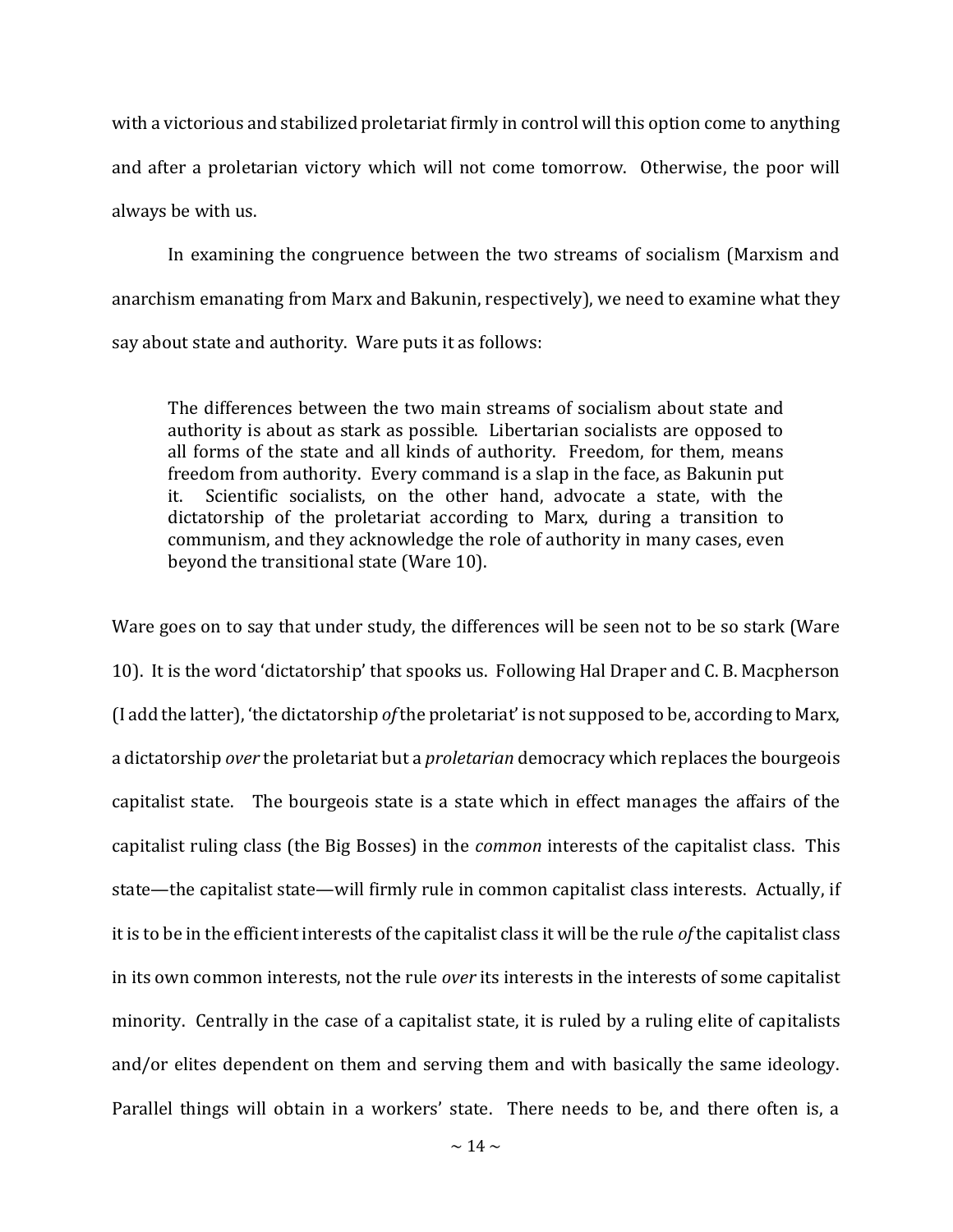workers' elite ruling things. But in any event, it will be a dictatorship *of* the proletariat ruling *over* the society in the *common* interests of the working class. Where there is a clash of interests of workers or segments of workers, the workers' state will work for the common interests of the working class and in that way adjudicate the conflict within the working class in the name of the efficient and fair running of the workers' society in terms of the workers' common interests. There is the question of whether we will end up with the interests *of* the proletariat or the interests *over* the proletariat by some elites, whether of proletarian origin or distinctly these are common interests of workers or sufficiently strong interests, particularly when we consider the diverse types of workers that we have in contemporary society to yield a robust common core of interests to make a dictatorship of the proletariat possible.

The standard Marxist assumption that was less problematic in Marx's time was that workers were principally industrial workers for the common interests of the working class and in that way a dictatorship could be avoided. But that is a kind of society that we don't have now and it is problematic that this Marxist hope and aim will ever be had. But it should be fought for. Both Marxist socialists and anarchist socialists agree on that. But they disagree, and crucially, on the modalities for achieving it. And here I agree with the Marxists.

It is not an exaggeration, or at the very least not too much of one, to speak of capitalist democracies (which are almost always plutocracies in reality) as dictatorships *of* the bourgeoisie and to speak of socialist democracies as dictatorships *of* the proletariat. In both cases we speak of common interests there that were reasonably identifiable. But even if that was so then, it is not obviously so now, though it is not sufficiently evident that we can just rule out the very idea of common interests and claim such a belief is utopian. Still, if there is

 $\sim$  15  $\sim$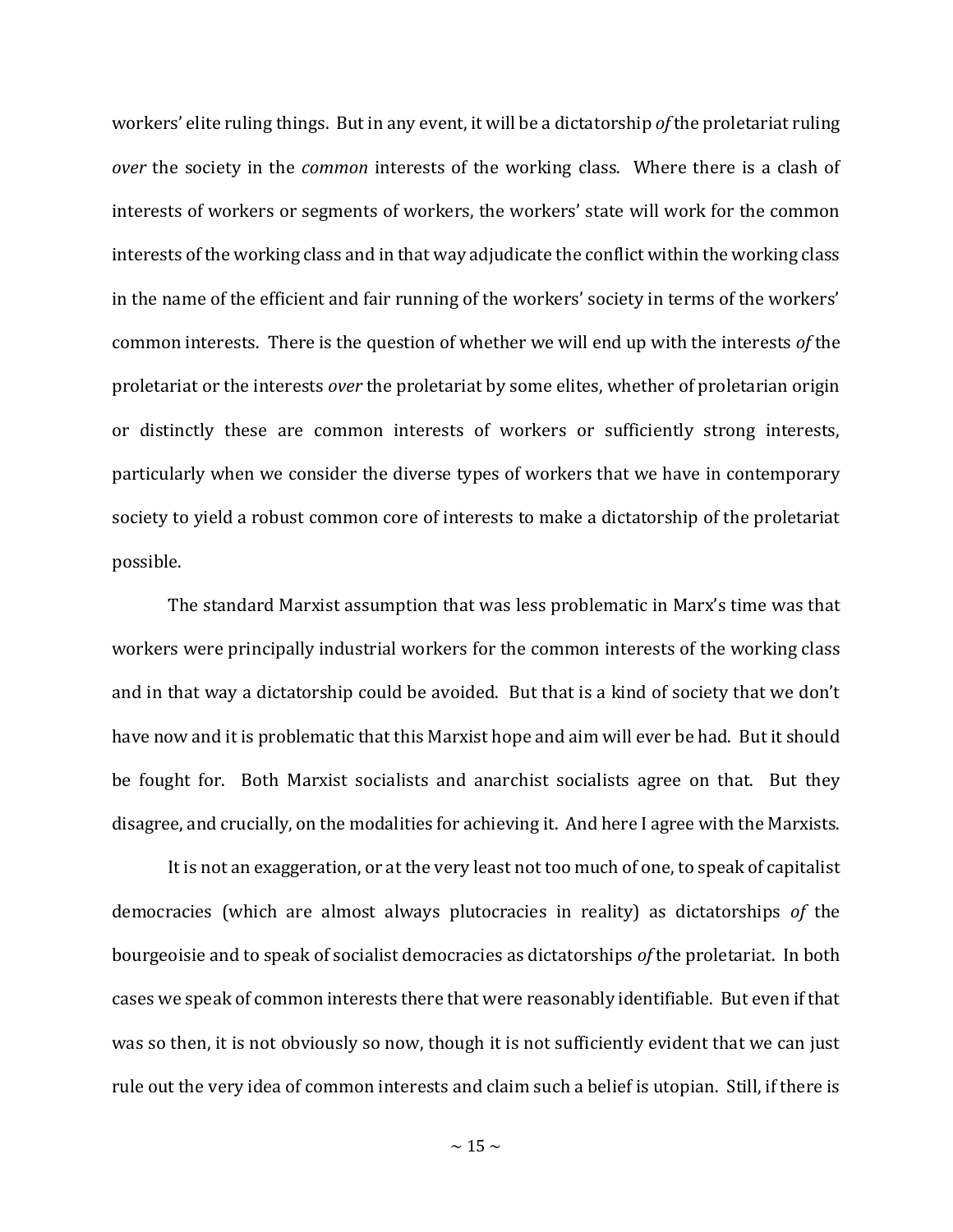a movement from socialist society as the productive forces and relations develop and the society becomes classless, can we move to a stateless society? Would we not still need a group of communist elites ruling the communist order in terms of common interests of people at large here? All of us either will be workers or former workers when we are aged. Can we have a stateless society of any size, let alone a stateless world?

For Marx, after a proletarian takeover either through revolution or through the ballot box there will be a taking control of the instruments of the state and the proletarian state the people's state—will rule or, if you will, dictate. It will be the source of the ultimate authority at a given time concerning what is to be done. Bakunin or any anarchist socialist or otherwise could not stomach that. States, for Bakunin, should be immediately abolished after the revolution. Like Bakunin, Marx wanted a stateless society but thought that realistically we could only gradually get there after we had developed from proletarian state society's rule under socialism to a 'stateless rule' in a communist society. But still Marx asked, as did Engels, what social functions in a communist society "will remain that are analogous to present state functions?" They answered ambiguously—an unsympathetic critic could say 'evasively'—that "this question can only be answered scientifically". Ware remarks that "it remains to work out what these future social functions might be" (Ware 11). It is clear that, *pace* Bakunin, after capitalism has dug its own grave or has been overthrown or firmly rooted out, we cannot move immediately to a stateless world. But can we *ever* move to an utterly stateless society, let alone a stateless world? It is evident that in a post-capitalist world with its post-capitalist societies that these societies would need some analogous social functions. But which ones and how could this be ascertained? And could they even be noncoercive?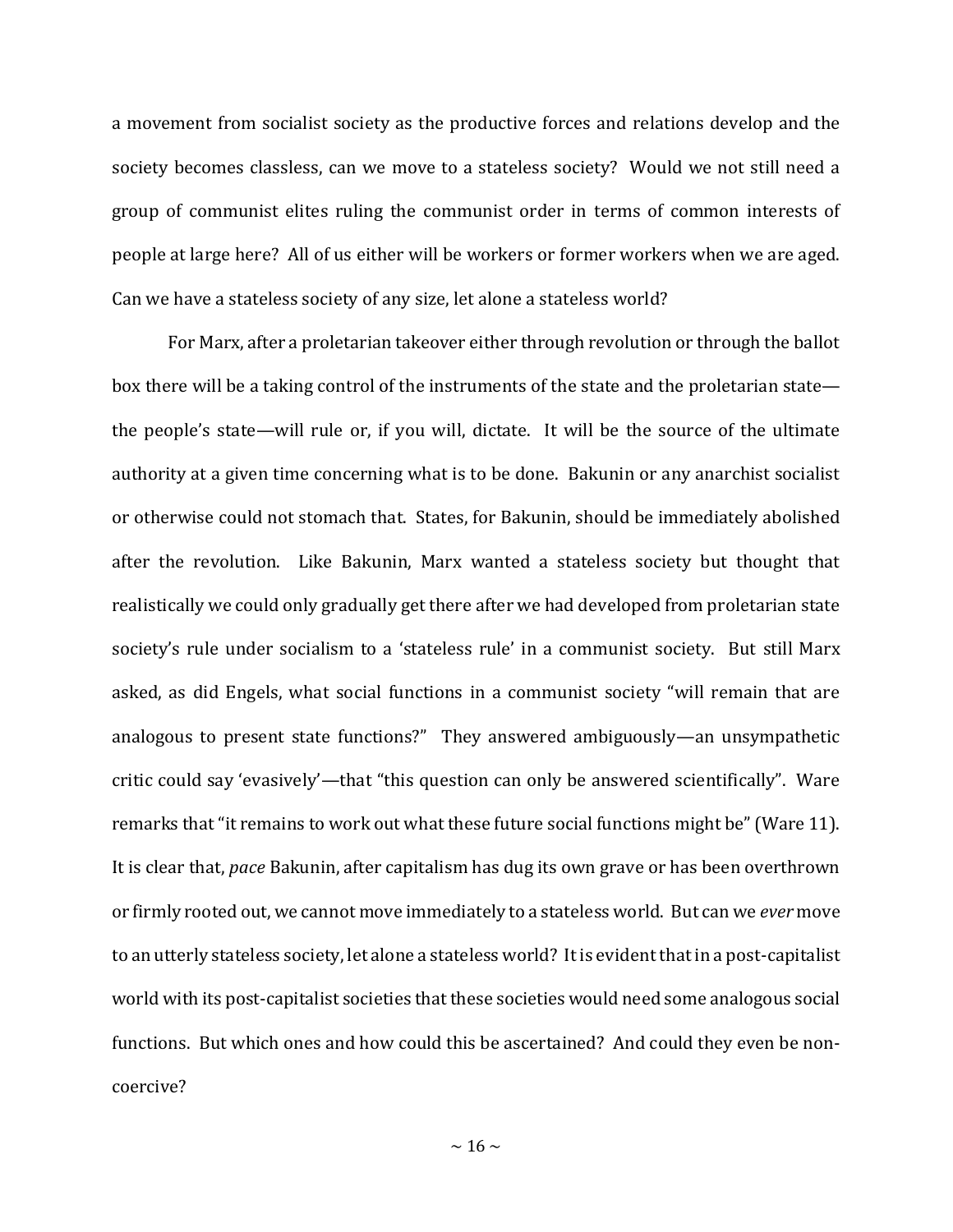## Ware writes:

Marx and the scientific socialists have agreed with Bakunin and the libertarian socialists that there should be a future stateless communist society with a free association of free people. Scientific socialists have always been opposed to illegitimate capitalist authority, but there are questions first of all about the nature of authority. Might there be legitimate authority, as Chomsky allows, while many anarchists deny it? Engels and Lenin, and many since, have tried to make authority seem simple, straightforward, and necessary. Engels wrote of the importance of authority in factories and production that he accused Bakunin of ignoring. This might be connected to Marx's distinction between the realm of necessity, as in the production of our needs, and the realm of freedom, outside the necessary labor. Lenin noted the role of authority exercised by the conductor of an orchestra (Ware 1).

Ware adds, a couple of paragraphs later, that society cannot thrive without some direction and, I conjecture, he would add that authority, legitimate authority, cannot be the mere exercise of power over people and any legitimate state-like entity cannot so exercise its power over its population or a segment population, say, its Moslems, Jews, Christians or blacks. A society of any size must have in place and functioning some structures of legitimate authority and power or at least some structures of legitimate power which are regarded by its leaders as legitimate power. (I don't say these come to be the same thing.) If it has any considerable size, it cannot avoid having some state-like structures. It must have something that exercises "a monopoly of legitimate violence over a given territory", to use Max Weber's phrasing. Is it empirically possible, taking a cool hard look at societies and at history, that we can ever have stateless societies of any size and complexity, even in a classless society and a classless world? Isn't this another failure of an illusion? It is, of course, a logical possibility. just as it is logically possible that we could fall to the street from the top of the Empire State Building and survive. But so much for mere logical possibilities. We can feel the appeal of Marx's and Bakunin's shared conception of a stateless society and a stateless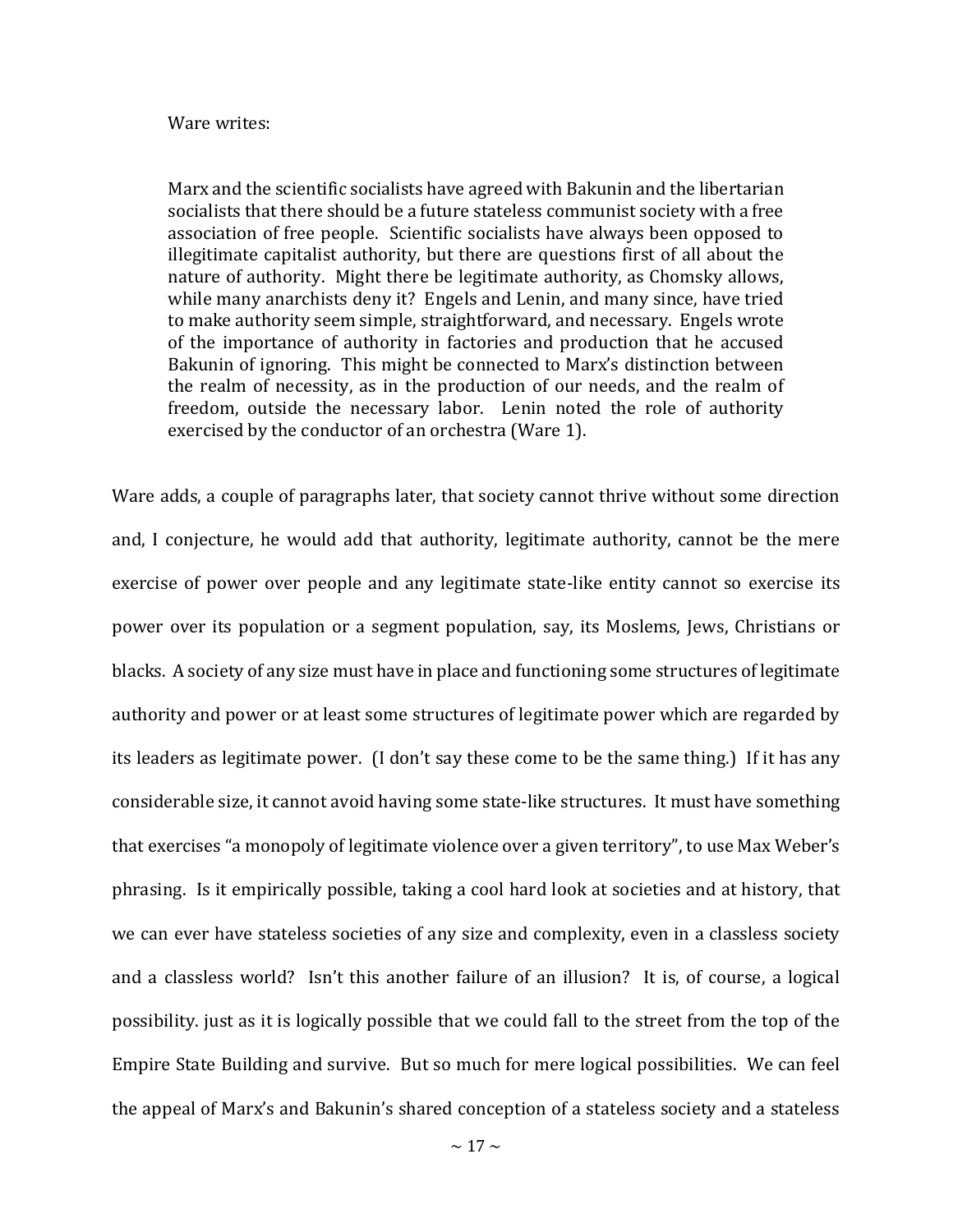world which is probably a necessary condition for a stateless society or at least for one that has a duration, just as we can feel the appeal of Kant's notion of perpetual peace. But let us face, as Marx recognized the value of facing, the hard realities and not dream utopianly.

However, being stateless aside, a communist state would be a very different state than the capitalist states that came before it or ever exists or could exist. As both Marx and Engels realized, the socialist states before the communist state (if you will, state-like entity) in a future classless society would have some social functions that in some determinate way were state-like functions. But in a genuinely communist society the exercise of legitimate authority could not be a class matter. Indeed, the society would be classless and not creating a new class.

The exercise of legitimate authority involves coercion and *sometimes* even violence. Would communist persons never go crazy and set out to kill someone and must they not be stopped and sometimes would that not involve violence again? Not so often as it is employed now in our glorious societies in which black lives do not matter, but *sometimes* would the use of coercive violence unfortunately not be unavoidable? To think it never would be is another utopian dream. I realize that this runs against the grain of Bakunin and other libertarians, but are they not here engaging in a wistful utopia?

What I am saying here does not give license to coercion, including violence, that is a tyrannical or an arbitrary use of authority. That could never be legitimate. But it does require some enforceable and enforced laws that are coercive but ones that while protecting people are also indirectly contributing to the sustaining and the flourishing of people and society as a whole and to helping sustain the reciprocal caring of people and to their secure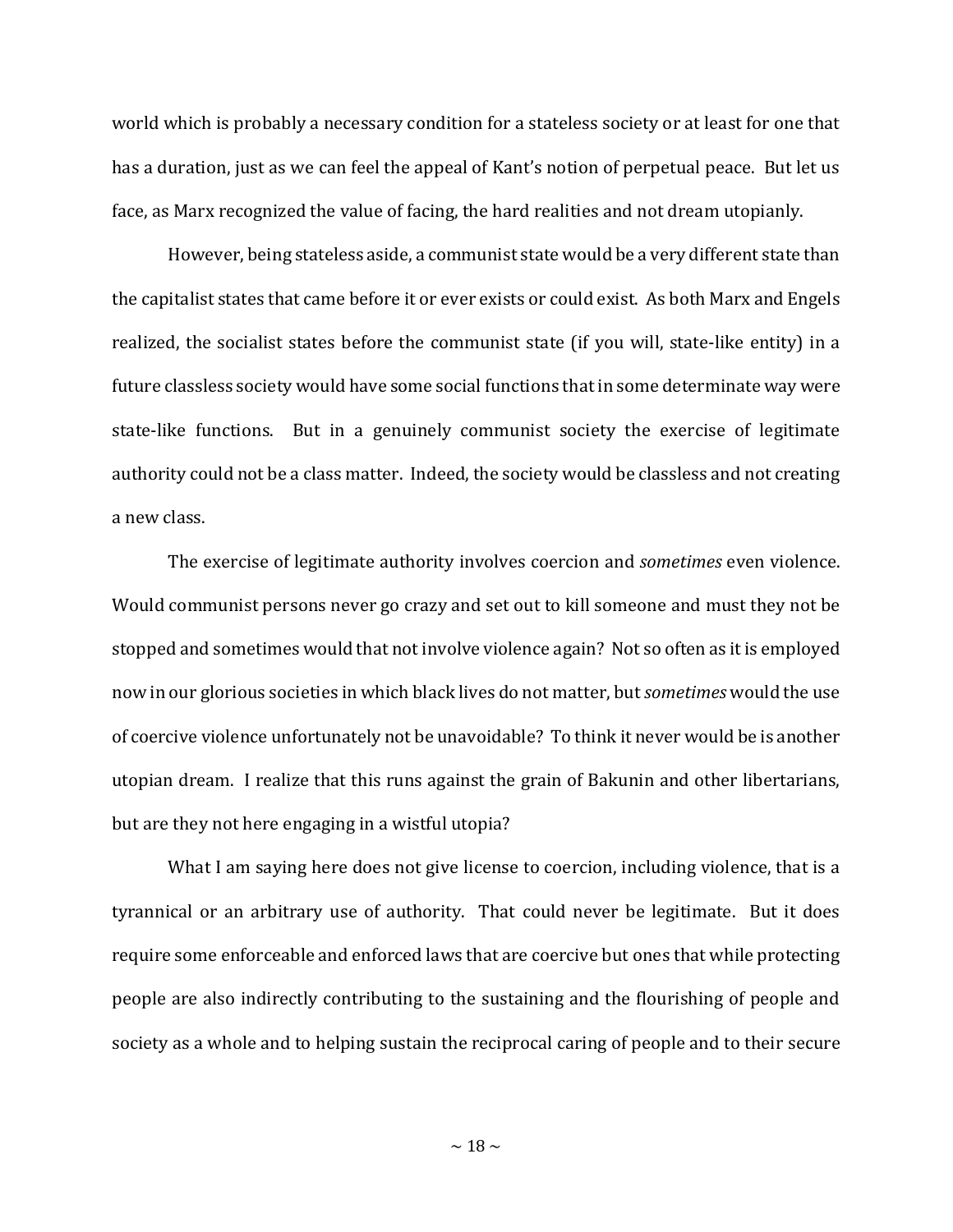wellbeing. In a classless society that would apply to and for everyone and to everyone equally—something that is remote from our present glorious societies.

We must, of course, never use coercion, including violence, which causes *unnecessary*  pain or death—something that in some of our societies is not infrequent—such as police chokeholds. There are a lot of unnecessary killings in most societies and not infrequent policy brutality which sometimes in turn causes brutal responses from those brutalized which again in turn causes brutalizing to those brutalized. The merry-go-round goes round and round. We see this writ large in global relations.

There would be a lot less of that in a genuinely communist society. I do not speak of the old USSR or of present-day China, let alone of North Korea. But there would be *some* of that even in genuinely communist society. And we need public practices with somewhat state-like functions in any society, even the best of societies, though many societies (famously the U.S and China) go overboard with the coercive violence.

Sometimes there would be outbreaks of infectious diseases that requires quarantining of people and the like and the government—the state—doing so would not be a slap in the fact but a very good decision. If measles was dangerous it would not be an illegitimate use of state authority to require children to be vaccinated for measles if they are going to school. If a rancher had a cow with mad cow disease he should be forced to euthanize the cow and other cattle that had been fed the infected feed. There are situations in any society which require a state to act in certain coercive ways. For some matters any society requires a state to exercise its legitimate authority coercively if necessary. Sometimes a state will abuse its power and then it should be reined in. But that is not always the case or in a decent state even usually the case. We must not be sucked in by libertarian

 $\sim$  19  $\sim$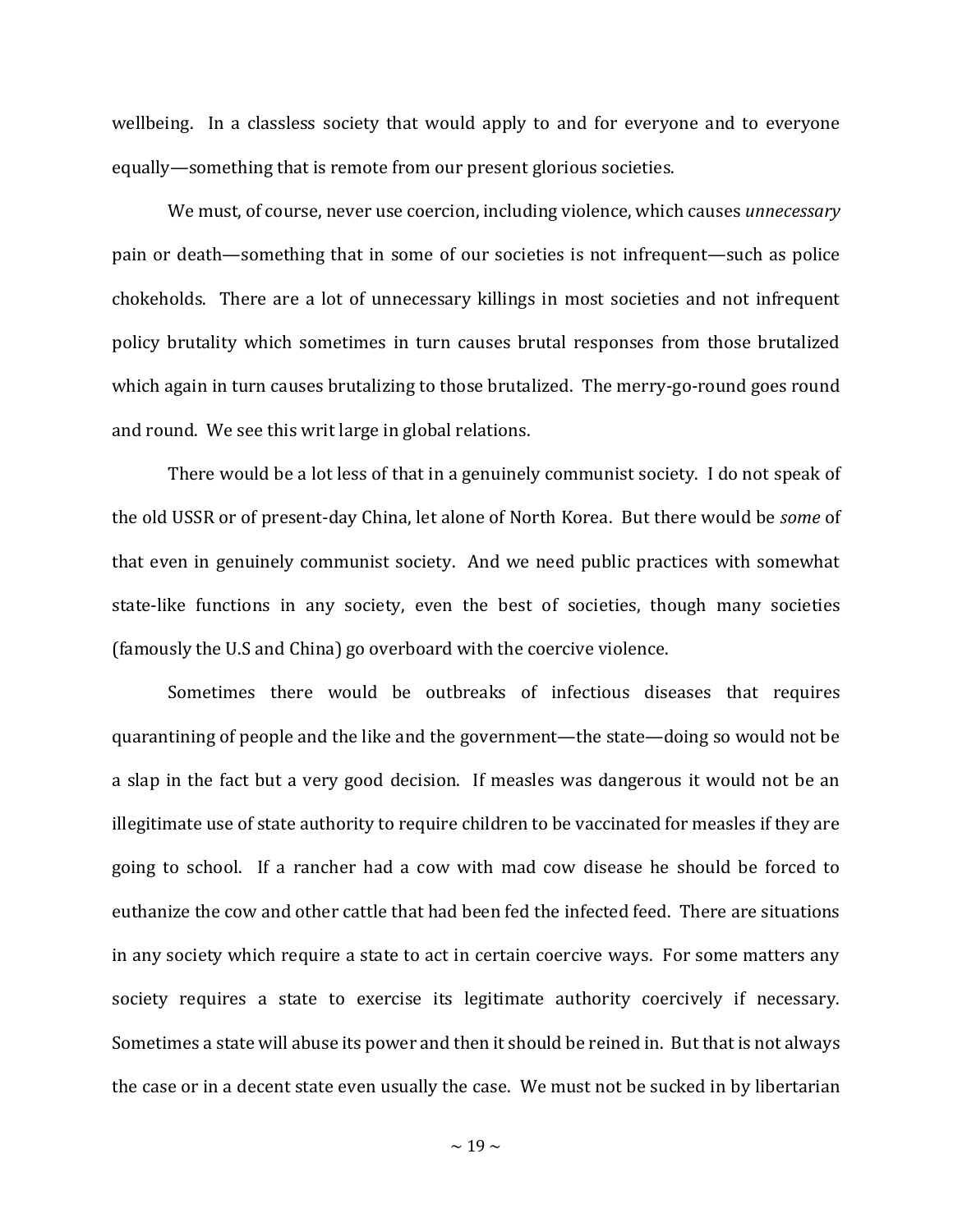ideology. Suppose the police at a distance see someone torching a mosque while worshipers are inside. They can legitimately shoot him and indeed should do so. But the use of coercion and the use of legitimate violence must not get out of hand as it does in any police state or surveillance state, e.g., with the Stasi or government surveillance in the U.S., China and North Korea.

However, as Ware well recognizes, the setting out of legitimate state-like functions or state functions necessary for a future communist society will not be simple or uncontested among socialists. The legitimate aim will be for the free association of free people. It will not involve the senseless attempt to destroy all institutions and all structures, not even all *coercive* institutions and structures. That would be a crazy libertarian utopia or, perhaps better called, a crazy dystopia. What legitimate coercive structures remain in a genuine communist society will be used to enhance the well-being of a free people in a free society something that capitalist societies have never achieved. They have only sung ideological songs about their societies being free. The United States has excelled in this. In some respects they are free, including massive the chance to be free to lose. Think of the 1% compared to the 99%. It is not just a bizarre slogan.

What the proper and necessary state or state-like functions are is to be established empirically, though I would not say scientifically and certainly not *a priori* or unscientifically. (Everything that is not scientific is not unscientific.) But it is plain that it is not a matter that can be determined or discredited by pure conceptual analysis, though sometimes it can be aided by conceptual analysis and that aid here is not just, if at all, a matter of Augean stable cleaning.

 $\sim$  20  $\sim$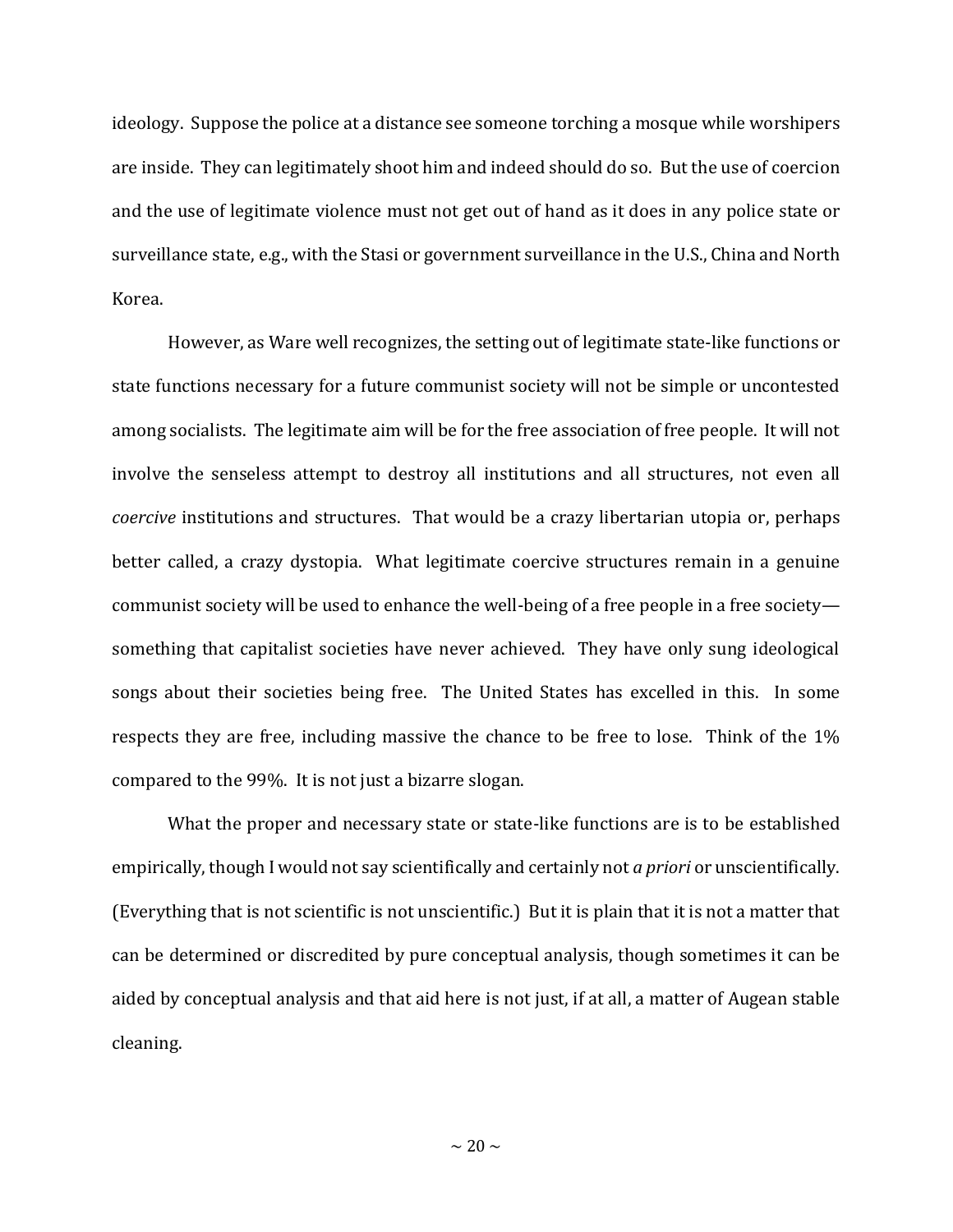Ware is plainly on the ball in saying "Capitalism will not change to communism like Sweden changing overnight to driving on the other side of the road" (Ware ). There is no question that there is a need—indeed, a necessity—for a transition to communism, if communism is to be obtained at all. It will take time and the need for development and some critical investigation of what kind of development. Perhaps it will take much longer than Marx expected? The transition from feudalism to capitalism took a long time. These kinds of changes may be quickly initiated but will take a long time to carry through. It is not like a change in political parties in our democracies.

The Soviet Union never became a thoroughly socialist society, its claims to the contrary notwithstanding, though it did become a non-capitalist statist society. In its earliest days, it was a non-proletarian non-capitalist society run by a few dedicated socialist vanguard cadres. Later, it became a dictatorship not *of* the proletariat but a dictatorship *over*  the proletariat. But it did become a statist society without a proletarian democracy. China, despite its claims, became a state capitalism utilizing increasingly neo-liberal economic policies (Chaohua 2015, 20-27). Both the United States and China proclaim they are democracies while both are actually plutocracies—the United States, with American characteristics and China with Chinese characteristics and both with a lot of not very subtle ideological brouhaha. Neither are places to write home about or to get excited about their prospects for the good. It may well be that China will replace the United States as the nearly hegemonic world imperialism and become, as Hillary Clinton has rhapsodically called the United States, "the indispensable nation". Well, perhaps we will get in China a new indispensable nation and learn that the United States wasn't indispensable after all. We have at present two great imperialisms out to rule or control the world, though not in name.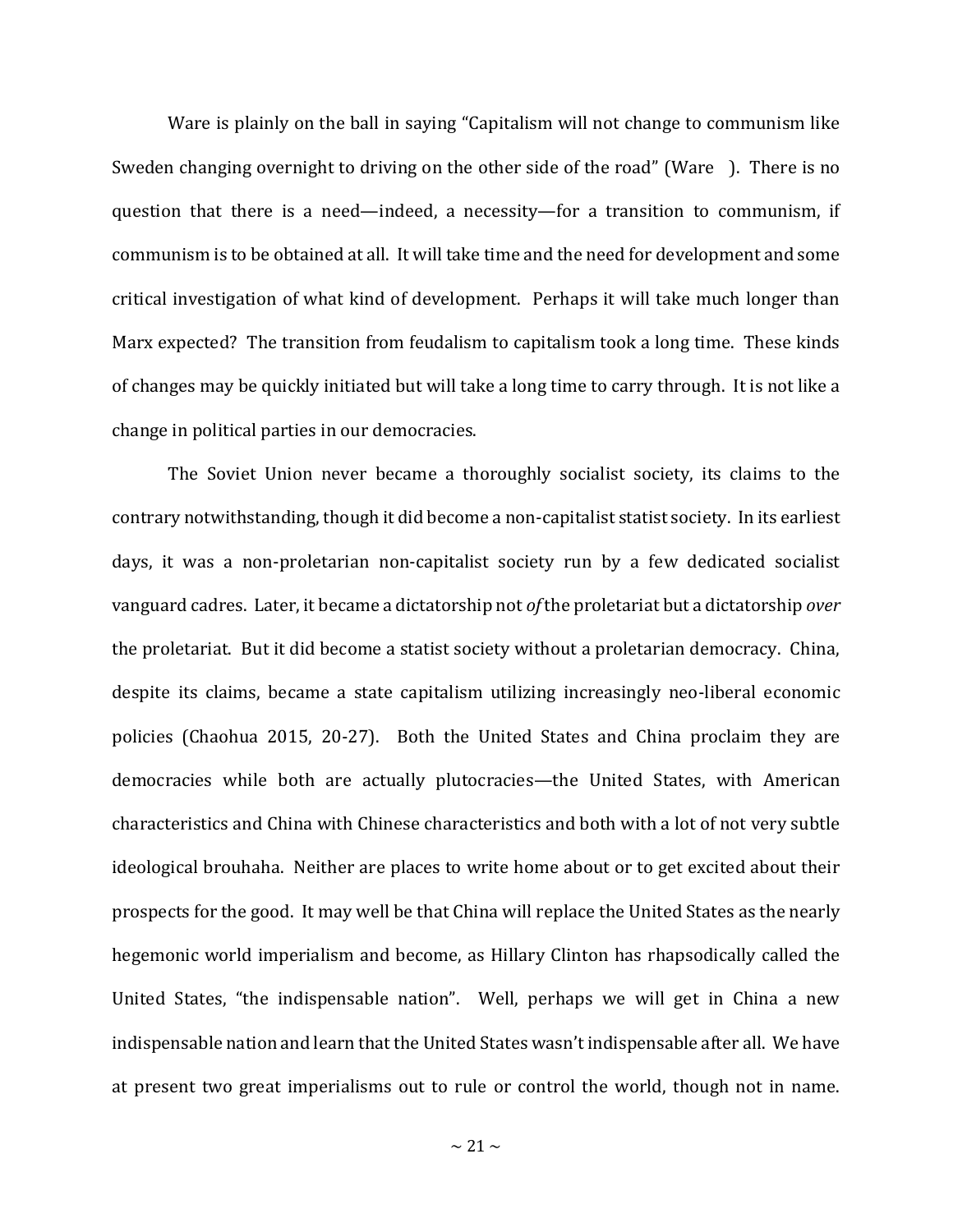Which of them is the less discreet? China without acknowledging it has said goodbye to socialism while the United States relishes its demise. Shock therapy can do a good job to change course.

While socialism shouldn't be a moralism we need a clear articulation of the normal goals that socialism seeks to make real. And it is there that anarchist socialist has its strength and where Marxism is ideologically weak. But we can agree with what kind of society—what kind of socialism and communism—anarchist socialism normatively articulates *and* with the Marxist notion of how to achieve it. There is no conflict here but a mutual and reciprocal supplementation. Moreover, the anarchists would surely agree with Marxists that capitalist moralizing is massively ideological and that some social democratic-style socialism is also too moralistically ideological, though their convergence might come in neoliberalism. But China may now be the more effective capitalism because of its being rooted firmly in state capitalism, and unacknowledged as it is, in neo-liberal economics with some Chinese characteristics. Will the world lingua-franca switch again, this time from English to Chinese? Or will such matters be utterly blotted out by a worldwide environmental catastrophe brought about by a climate change that cannot be stopped or adequately ameliorated? If I were a neutral observe of what is very likely to become the actual—the horrible reality—I would bet on the latter. But I am an *activist* in whatever way I can be and not a Rortyian *quietist* or any of other kind of quietist, and I am certainly not a betting person.

Again, back to Ware. I am in accord with Ware's argument for a convergence between Marxist socialism and anarchist socialism, hoping that this late in the game both can come on stream. We crucially need them both with their varied insights. As Marx rightly and crucially stresses, we need to understand and make vividly public the actual workings of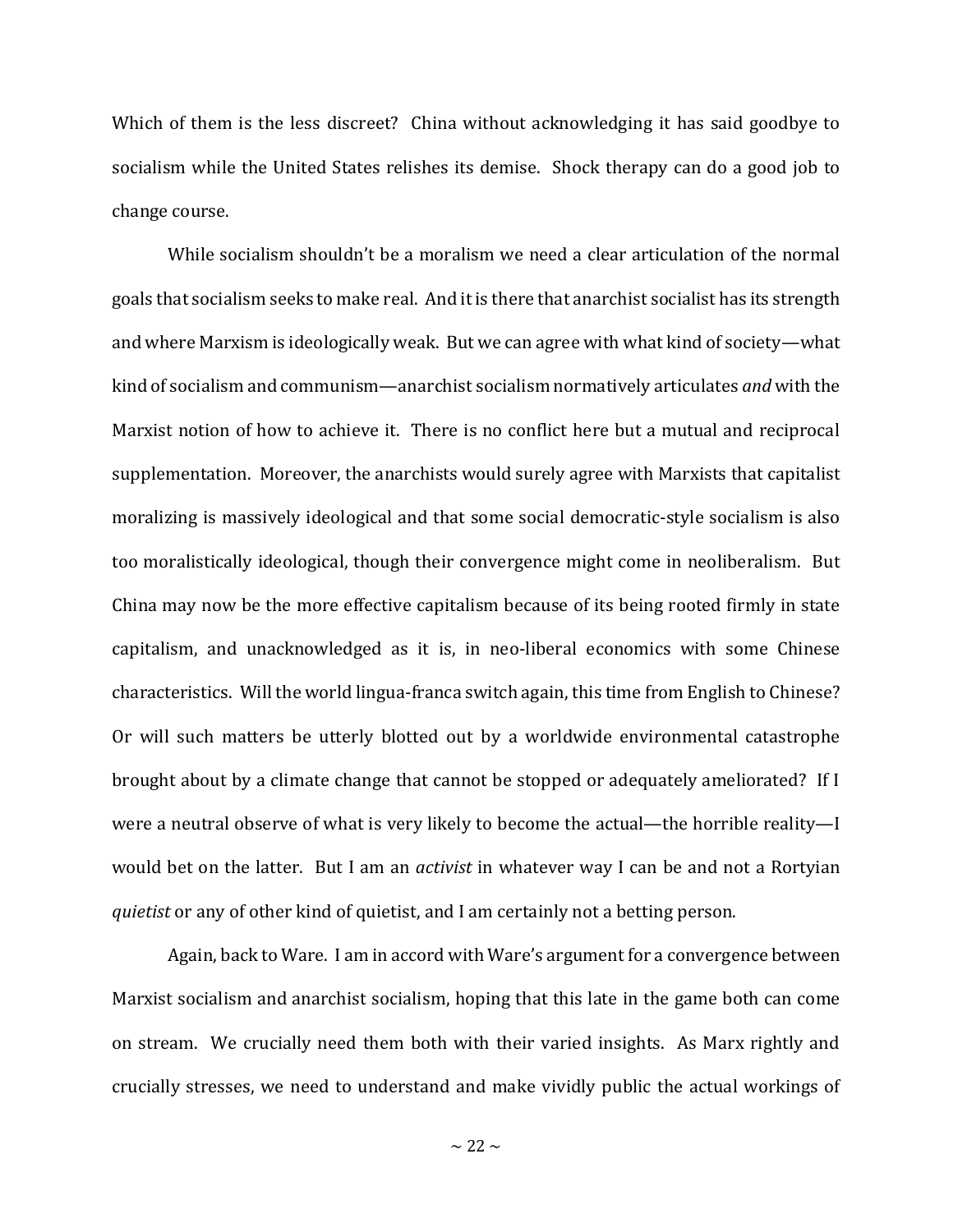capitalism and what could be the workings of socialism and how a socialist mode of production can change things for the better while linking that with a quite legitimate Marxist worry that anarchist socialism relies too heavily on moral critique. I am on the Marxist side here. But there is no need to have warfare about this. We need both solid science and a normative grasp of what we want to achieve. The two go together like hand in glove.

Without chanting moralistically or anti-Marxistly we should realize that there are many things that without science or philosophy, not to speak of theology, that we know to be evil or know to be good. We need to avoid *scientisim,* indeed something that is not scientific. We know reciprocal caring, people having a flourishing life, having enough to eat, having clean drinking water, having a toilet, having shelter, having health care, having meaningful work, not being sexually harassed, and that kindliness are good things. Moreover, we know that many people do not have these things and that this is not necessary. Except for the last, i.e., kindliness, we know that we do not need science or critical thought to know these things are good.

Socialists, of course, should respect science and scientific ways of thinking. In rejecting scientism and science worship we should not reject that. In rejecting scientism (the belief that what science cannot tell us humankind cannot know) we should not go in for *a priories*.

Socialism, even of the Bukunist sort with its firm non-anti-moralist orientation and pronounced and valuable moral stances, is not an *a priorism*. It has no *synthetic a priori*  judgment. Moral judgments, or at least ones that anarchists are concerned with, are not *a priori* or in any way fact insensitive. They may well concede that 'murder is wrong killing and wrong killing is wrong' is analytic, or what Wittgenstein would call a grammatical

 $\sim$  23  $\sim$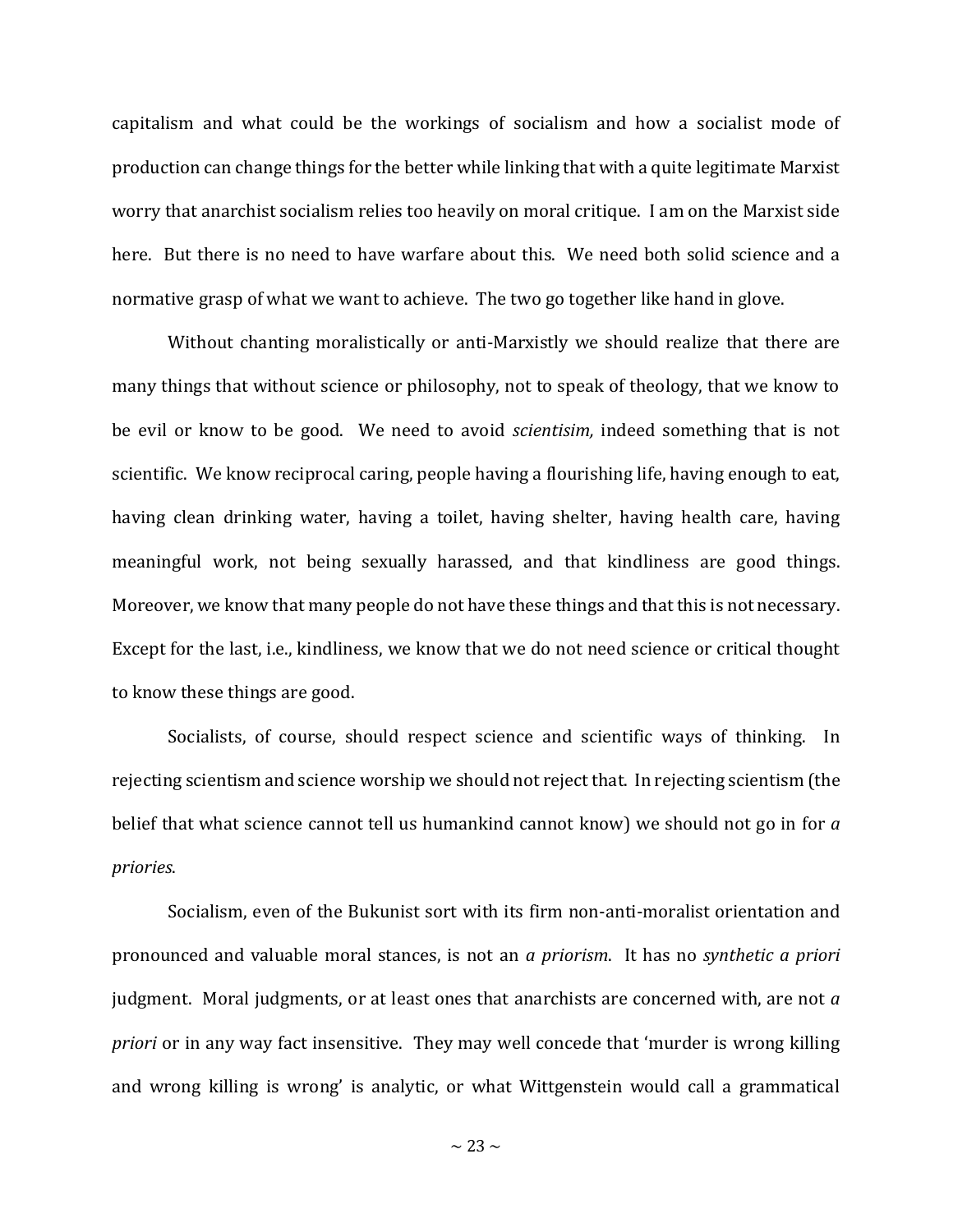remark and indeed a rather truistic one, but they have not the slightest interest in such banalities. That is not the kind of moral remark they are interested in or even routinely lay out. They are also not interested in the meta-ethical issue over cognitivism or noncognitivism or normative fact-sensitivity versus fact-insensitivity. In arguing or at least articulating a moral stance as they do, they could readily admit they are being non-scientific but not anti-scientific or even unscientific. I was as well in making the plain moral claims I made above that I made no proof of required no proof or any other kind of demonstration or even that they are somehow required by reason. That burning someone alive is vile does not require or rest on scientific knowledge let alone philosophical or theological knowledge (if there is such a thing). And no scientific investigation can disconfirm or discredit it. Kindliness is known (again, without the help of science, philosophy or religion) to be a good thing, though what is said in the line of Brecht's powerful poem that "we who would build the foundation of kindliness could not always afford to be kind" requires argument, reflection and some examination. Moral reflection is necessary scientific, mainly historical, knowledge about the world. But it is also contestable. I think what Brecht says is a hard moral truth but as well a profound moral truth. I would not speak of the *foundations* of kindliness for Davidson-Rorty-like philosophical reasons but I would say that we who are committed to kindliness cannot always be kind. My good friend George Kaleb, a very knowledgeable and religious person, thought Brecht's line a chilling and dreadful remark that should never be accepted. That kindliness is a good thing is simply an obvious moral remark that both of us accept and it is not reasonable that it be contested. But Brecht's remark is clearly moving and something that rings true to me if it is proper, as I think it is, to speak of moral truth. (As a former non-cognitivist I didn't always think it was). However, it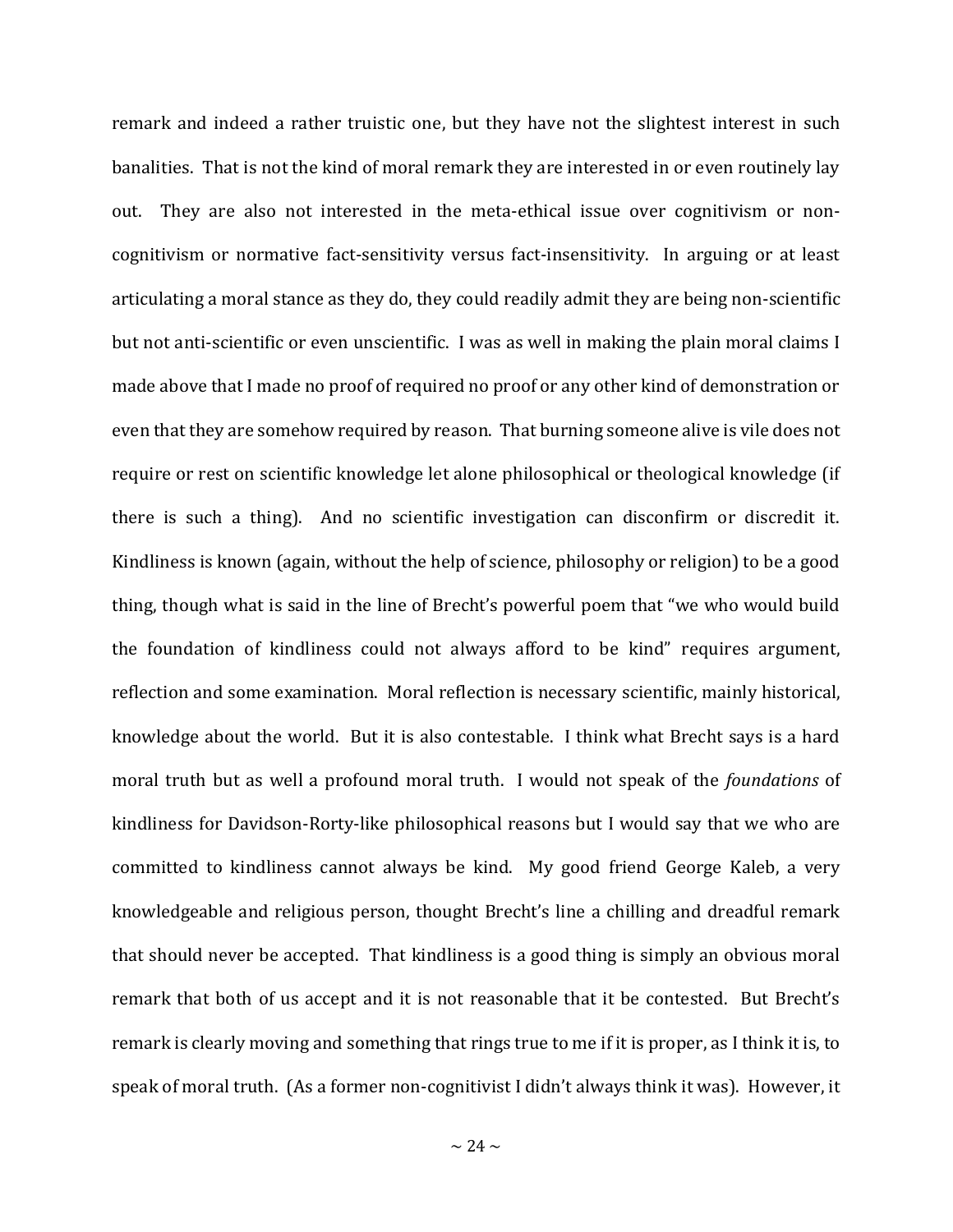could be false. (If it is true and substantive, then it could be false. Another grammatical remark.) But if it is right to have my attitude toward Brecht's remark that it is true or otherwise appropriate or Kaleb's attitude that it is chillingly inappropriate, such reactions either way require historical political knowledge. Perhaps Brecht was thinking, as I thought, of the Baltic war over communism where neither side could afford to take prisoners since the armies were moving around without a base where prisoners could be held. That is terrible but sometimes inevitable. In many moral situations, though usually not tragic situations like this, empirical matters are at issue and sometimes historically, economically, politically or sociologically they are at least potentially contestable and require scientific investigation or adjudication.

Hilary Putnam is useful here and with a bit of philosophy. Putnam goes along with the fact/value *distinction* but not with what he calls fact/value *dichotomy* (Putman 2002). He argues that our moral judgments, or at least most of them, also are thick moral descriptions that bring in empirical considerations and that they are both normative and factual in a way, *pace* R. m. Hare, that cannot be untangled so that we could isolate the normative part and the descriptive part. This being so, they are independently identifiable so that we cannot intelligibly say they are fact insensitive for they are both factual and evaluative and unscrambledly so.

The moral judgments that Bakunin appeals to are such judgments, as are my examples given above. But neither Bakunin's nor mine are scientific judgments nor do they need scientific establishment, though at least in principle they could have a scientific backing. Whether we can *actually* establish them scientifically or not is another matter. But they do not *need* that. Such a scientific establishment is not necessary for our knowing them to be

 $\sim$  25  $\sim$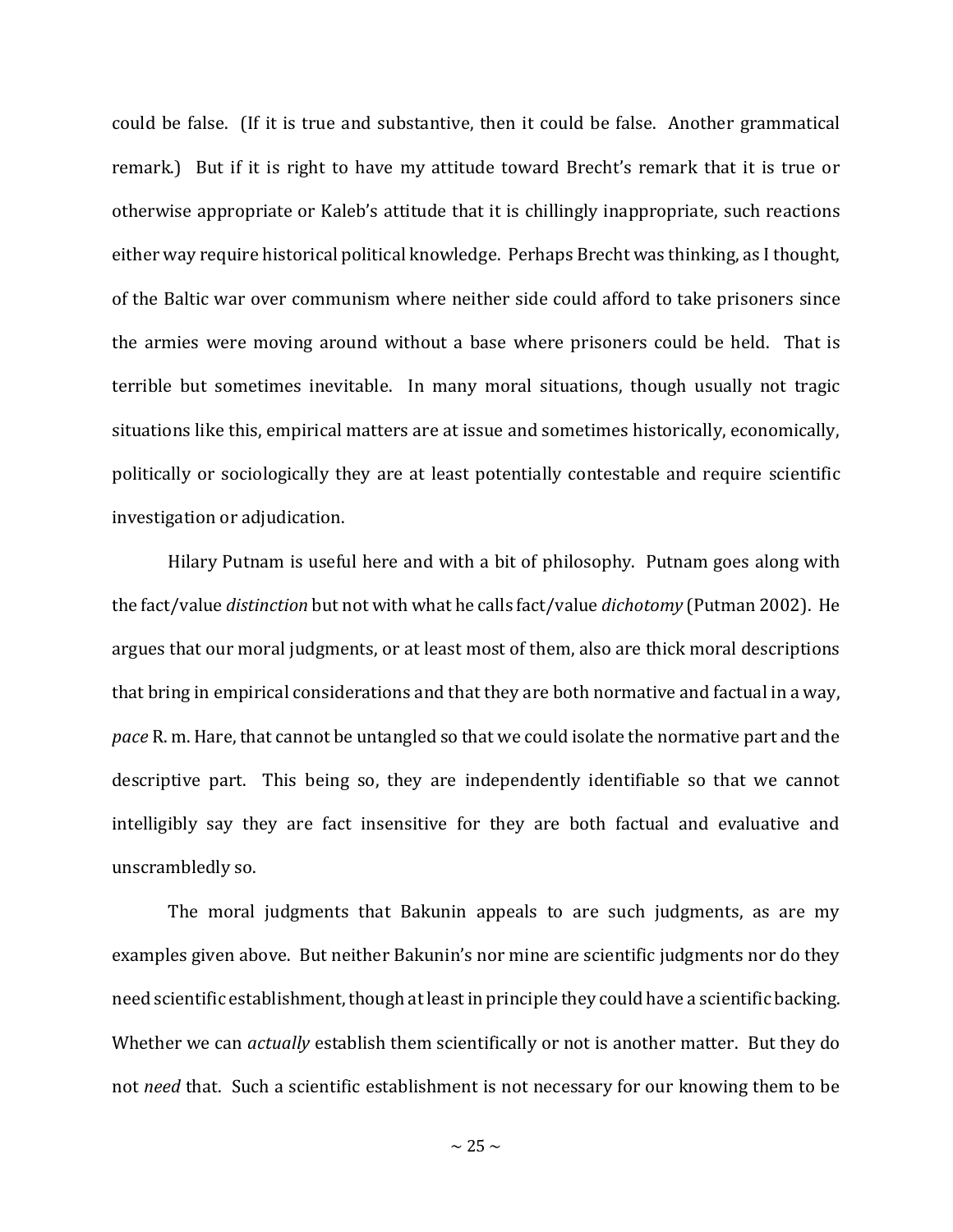true or to be so. What it would be like to establish them to be *false* or incoherent is clearly problematic. But am I not going overboard here? Can't we establish that human beings need water and will die without water? But isn't it absurd to run an experiment to see if human beings really need water or some liquid? We know that without experimenting and our most primitive ancestors knew that. But still couldn't we in principle? But we don't need such establishment to know it already as we know we could not fly a small airplane to the moon, at least not one of World War I vintage. Such talk is plainly absurd. Talk of 'in principle' at least is otiose here. More philosophical dream walking.

Marxists should not be *scientistic*, claiming that what science cannot tell us humankind cannot know. This is one reason why I do not like talk of scientific socialism or scientific Marxism. I certainly do not accept and am not at all attracted to an anti-scientific Marxism or socialism. I do not even think there could coherently be such a thing. But I find such talk of 'scientific Marxism' distasteful. Parts of Marxism are scientific and open to confirmation and disconfirmation and indeed in need of this testability. Indeed, its economic theories and its theories of history, such as and crucially historical materialism, are and need to be. If they turn out to be metaphysical, they are discredited. Here it is in order to speak of scientific Marxism. But that is more problematic when we try to go across the board. Perhaps it is that some work of Marxists is not scientific, though it's still not unscientific or anti-scientific either but just non-scientific or problematically scientific. Think of a lot of work of Lukács for example, particularly his, *The Historical Novel* and *The Theory of the Novel* and the response by Franco Moretti.

In general, talk of scientific Marxism smacks too much of the Second and Third Internationales and of Stalin. Even someone not so scarred as Louis Althusser claimed that

 $\sim$  26  $\sim$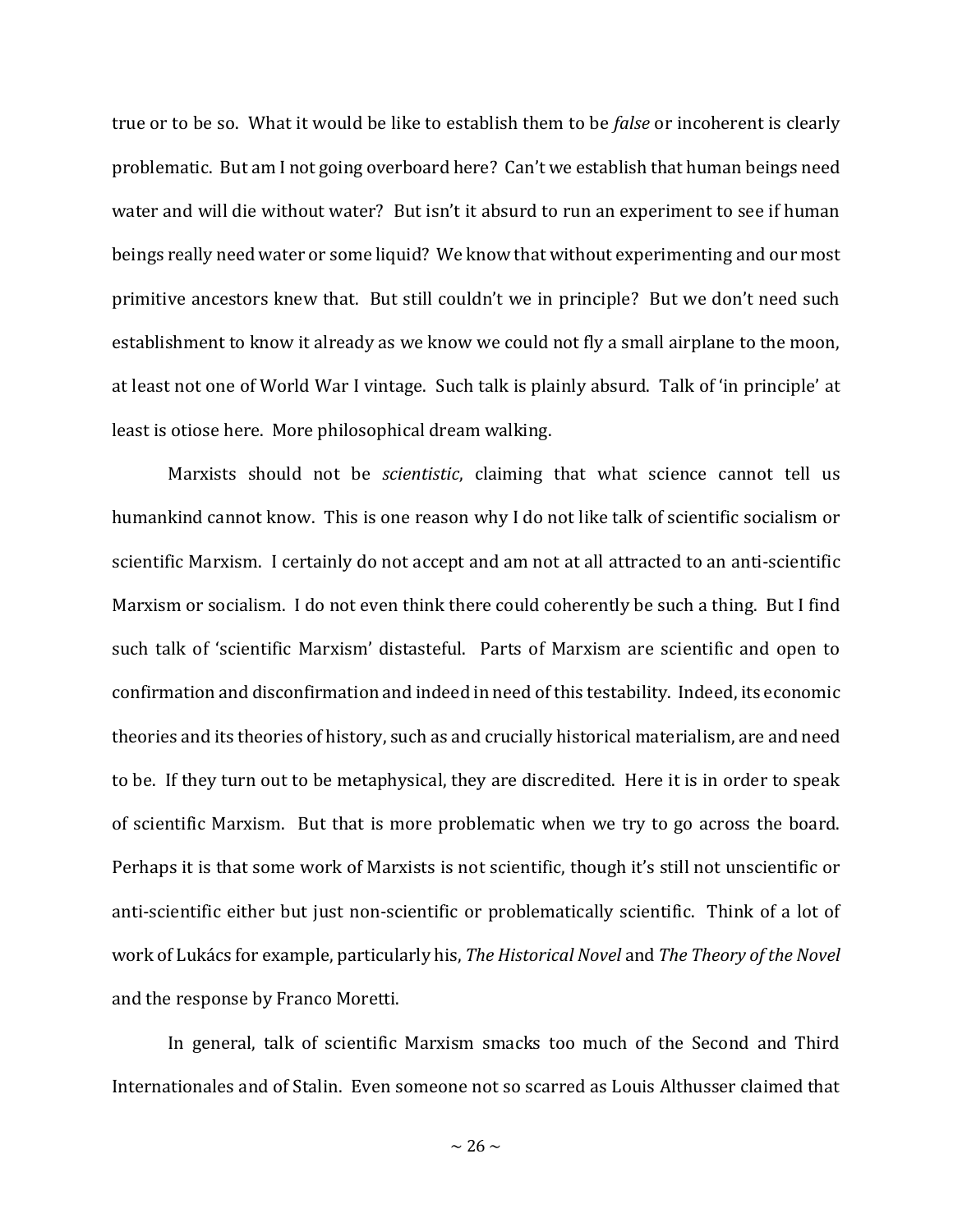his Marxism and all genuine Marxism was scientific. But Althusser's work, whatever may be its other merits, was so metaphysically constipated that it was actually anything but scientific. Indeed, it was actually obscure and obscurantist and in effect anti-scientific. I regard myself as an analytical Marxist, as I think Bob Ware does as well, and as, of course, does G. A. Cohen. Cohen's *anti-scientism* goes deeper than mine as he takes some fundamental values to be fact *insensitive* while I, like John Rawls, do not (Nielsen 2008). But that certainly does not at all make John Rawls (who is the major figure of Cohen's critique here) or me *scientistic* but only non-scientistic in a slightly different manner than is Cohen. I will leave scientism to Bertrand Russell (in theory but not in practice *scientistic*), to Sidney Hook, and to W V. Quine, firmly non-metaphysical philosophers who were here unwittingly being very metaphysical. Putnam is off the mark here in saying that Quine was in effect the last logical positivist.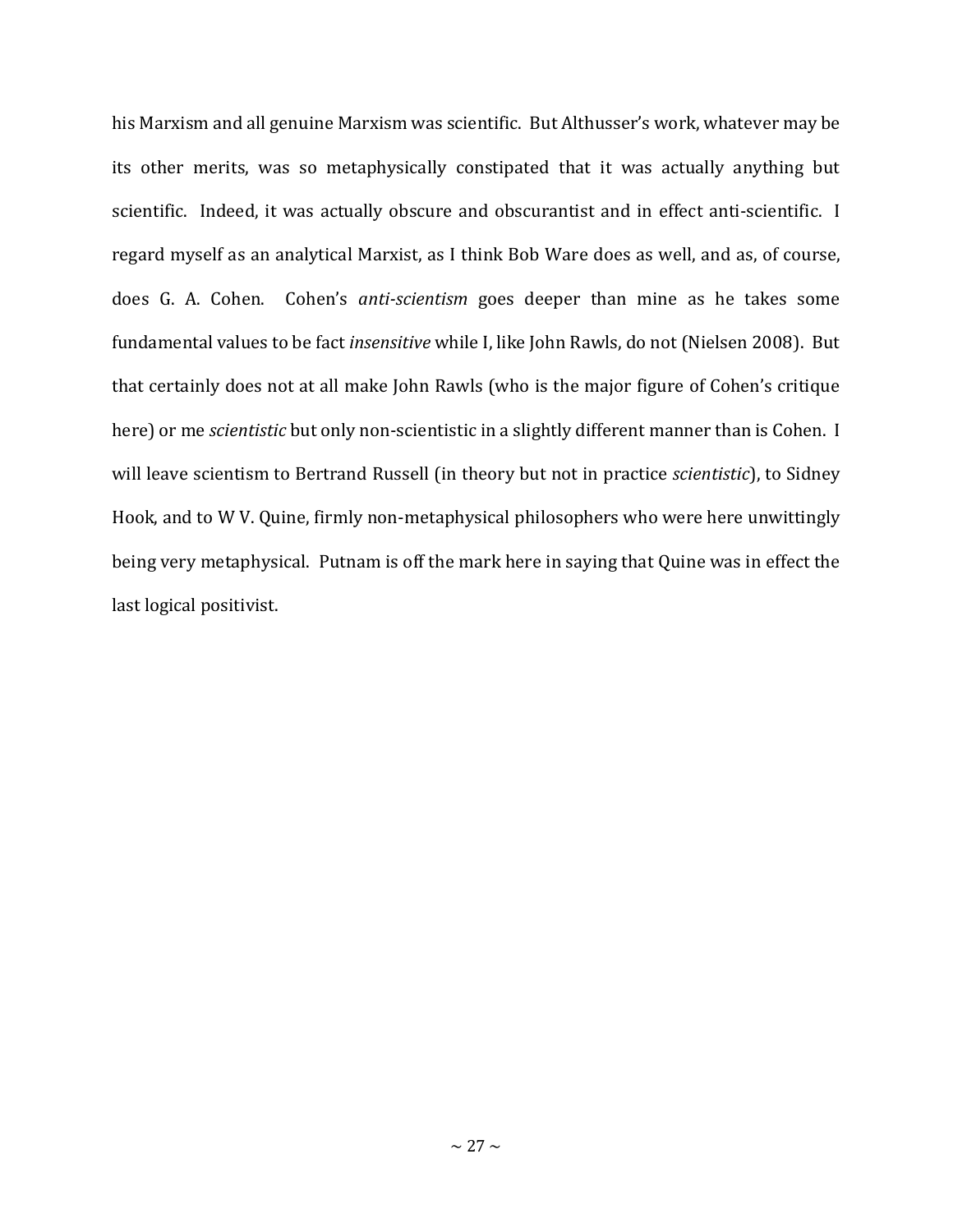## **Bibliography**

Balakrishnan, Gopal. "Marx the Abolisher." *New Left Review* 90, Second Series, Nov/Dec 2014, 29-44.

\_\_\_\_\_\_\_ . "Marx in Transit." *New Left Review* 91, Second Series, Jan/Feb 2015, 69-102.

Bernstein, Eduard. *Evolutionary Socialism.* New York, NY: Schocken Books, 1961.

Chaohua, Wang. "The CCP's Success Story?" *New Left Review* 91, Jan/Feb 2015, 5-38.

Cohen, G. A. *Karl Marx's Theory of History: A Defense.* Oxford, UK: Clarendon Press, 1978.

Cunningham, Frank. *Theories of Democracy.* London, UK: Routledge, 2002.

Doloff, Sam (ed. and tran.). *Bakunin on Anarchy.* London: George Allen and Unwin, 1971.

Gay, Peter. *The Dilemma of Democratic Socialism.* New York, NY: Octagon Books, 1983.

Graham, Robert (ed.). *Anarchism: A Documentary History of Libertarian Ideas, Volume One.*  Montreal, PQ: Black Rose Books, 2005.

\_\_\_\_\_\_\_ . *Anarchism: A Documentary History of Libertarian Ideas, Volume Two.* Montreal, PQ: Black Rose Books, 2009.

- Habermas, Jürgen. "What Does Socialism Mean Today? The Revolutions of Recuperation and the Need for New Thinking." In Robin Blackburn, ed., *After the Fall: The Failure of Communism and Future of Socialism.* London, UK: Verso, 1991, 23-46.
- Howard, Dick (ed.). *Selected Political Writings: Rosa Luxemburg.* New York, NY: Monthly Review Press, 1971.
- Howe, Erving (ed.). *A Handbook of Socialist Thought.* London, UK: Victor Gollancz Ltd., 1972.
- Kolakowski, Leszek. *Main Currents of Marxism.* Three volumes, translated by P. S. Falla. Oxford, UK: Clarendon Press, 1978.
- Levine, Andrew. *Arguing for Socialism: Theoretical Considerations.* Boston, MA: Routledge and Kegan Paul, 1984.
- Mandel, Ernst. "The Myth of Market Socialism." *New Left Review* Vol. 169 (1988): 108-20.
- Nielsen, Kai. *Marxism and the Moral Point of View: Morality, Ideology and Historical Materialism.* Boulder, CO: Westview Press, 1989.